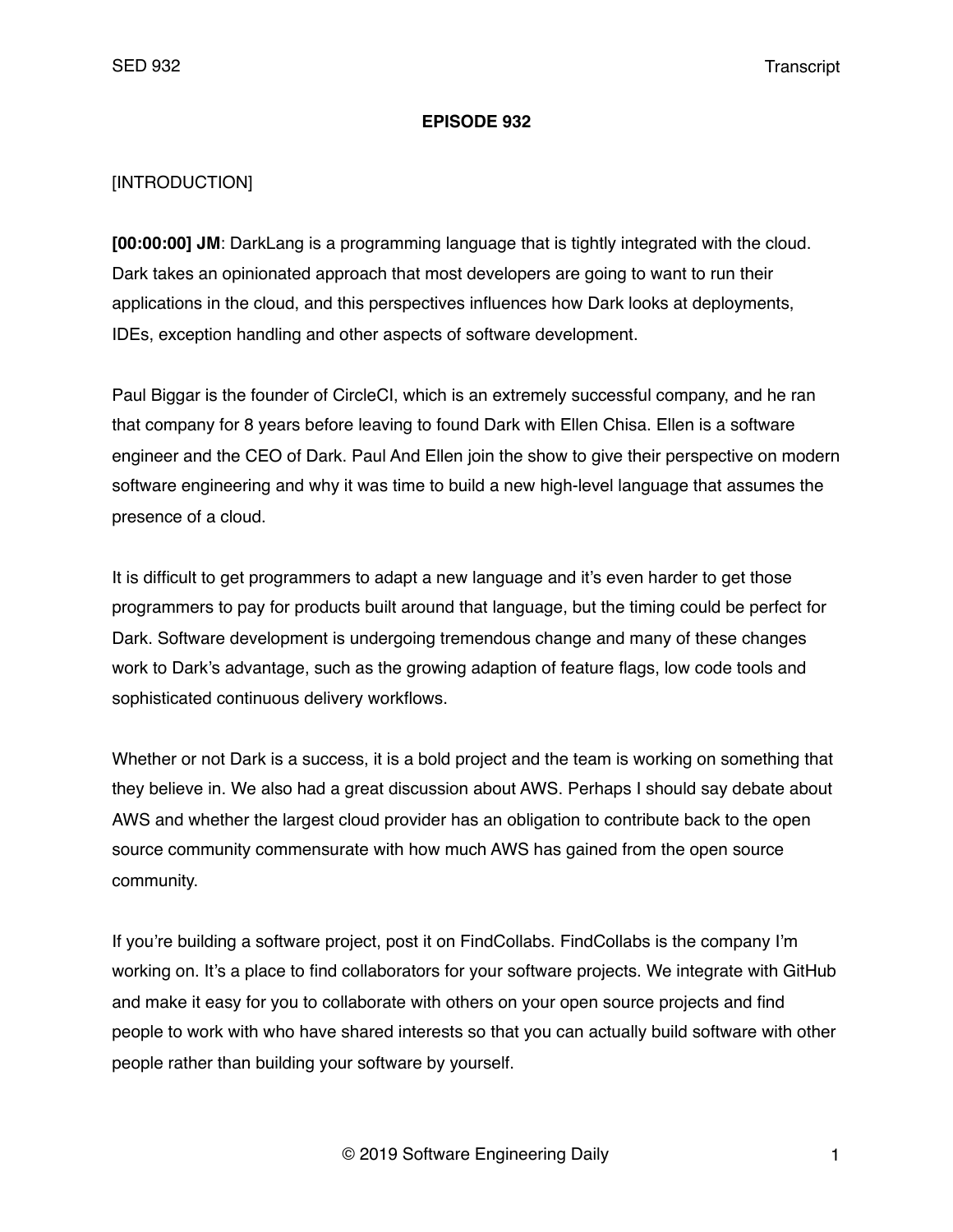FindCollabs is not only for open source software. It's also a great place to collaborate with other people on low code or no code projects, or find a side project if you're a product manager or somebody who doesn't like to write code. Check it out at findcollabs.com.

#### [SPONSOR MESSAGE]

**[00:02:38] JM**: Looking for a job is painful, and if you are in software and you have the skillset needed to get a job in technology, it can sometimes seem very strange that it takes so long to find a job that's a good fit for you.

Vettery is an online hiring marketplace to connect highly-qualified workers with top companies. Vettery keeps the quality of workers and companies on the platform high, because Vettery vets both workers and companies access is exclusive and you can apply to find a job through Vetter by going to vetter.com/sedaily. That's V-E-T-T-E-R-Y.com/sedaily.

Once you're accepted to Vettery, you have access to a modern hiring process. You can set preferences for location, experience level, salary requirements and other parameters so that you only get job opportunities that appeal to you.

No more of those recruiters sending you blind messages that say they are looking for a Java rockstar with 35 years of experience who's willing to relocate to Antarctica. We all know that there is a better way to find a job. So check out vettery.com/sedaily and get a \$300 sign-up bonus if you accept a job through Vettery.

Vettery is changing the way people get hired and the way that people hire. So check outvettery.com/sedaily and get a \$300 at bonus if you accept a job through Vettery. That's V-E-T-T-E-R-Y.com/sedaily.

Thank you to Vettery for being a sponsor of Software Engineering Daily.

### [INTERVIEW]

**[00:04:27] JM**: Ellen and Paul, welcome to Software Engineering Daily.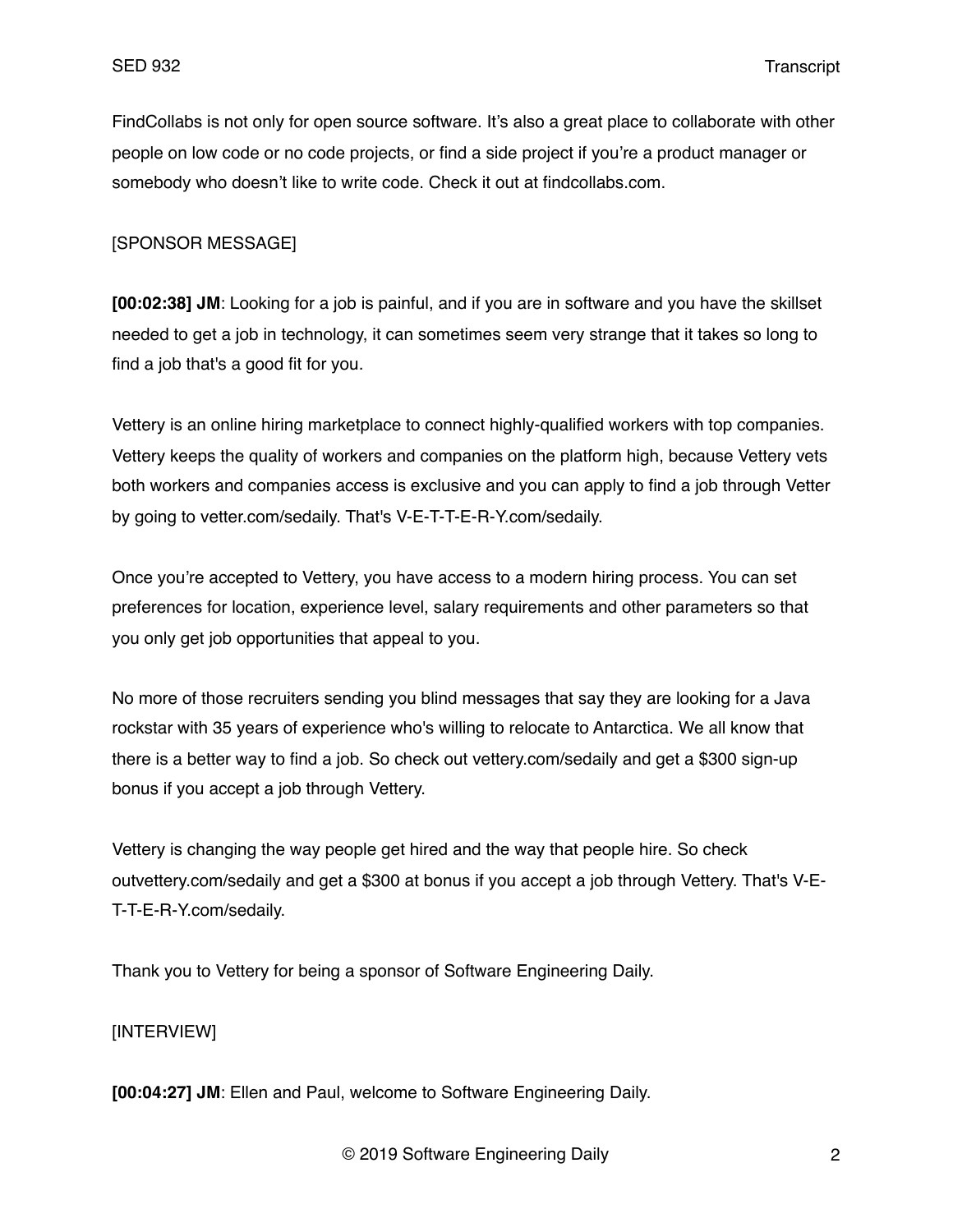**[00:04:30] PB**: Thanks. Happy to be here.

**[00:04:31] JM**: Paul, you're the founder of CircleCI.

**[00:04:34] PB**: Yup.

**[00:04:35] JM**: There have been many CI providers. Circle has been especially successful. Why is continuous integration so interesting to you?

**[00:04:45] PB**: Oh God! I'm not sure that it particularly is. I think that the interesting thing for me is always making developers more productive, and I kind of joke that my career has been convincing investors to give me money for my pet compiler projects, and Dark is a nice continuation of that.

**[00:05:02] JM**: But just staying on your time with Circle or the continuous integration more broadly for a bit, because I think this ties in pretty closely to Dark.

**[00:05:11] PB**: Oh, for sure.

**[00:05:11] JM**: Do you have any lessons for – I mean, Circle was able to compete in a very crowded market and do really well in a very crowded market, and my sense is that the only way to do that is to have some kind of passion about what you're doing, like some kind of like serious level of passion.

**[00:05:28] PB**: I love making products that people use. While automating a particular workflow isn't necessarily the most interesting thing when you throw in customers and throw in the value that they experience and your engagements with that community, you can make almost anything fascinating. But I've always been fascinated with the idea of the productivity that you get from CI.

When CI stopped being just CI and started being CICD and it started being a lot more about just running tests, which running tests I don't think is a particularly interesting thing. But when it

© 2019 Software Engineering Daily 3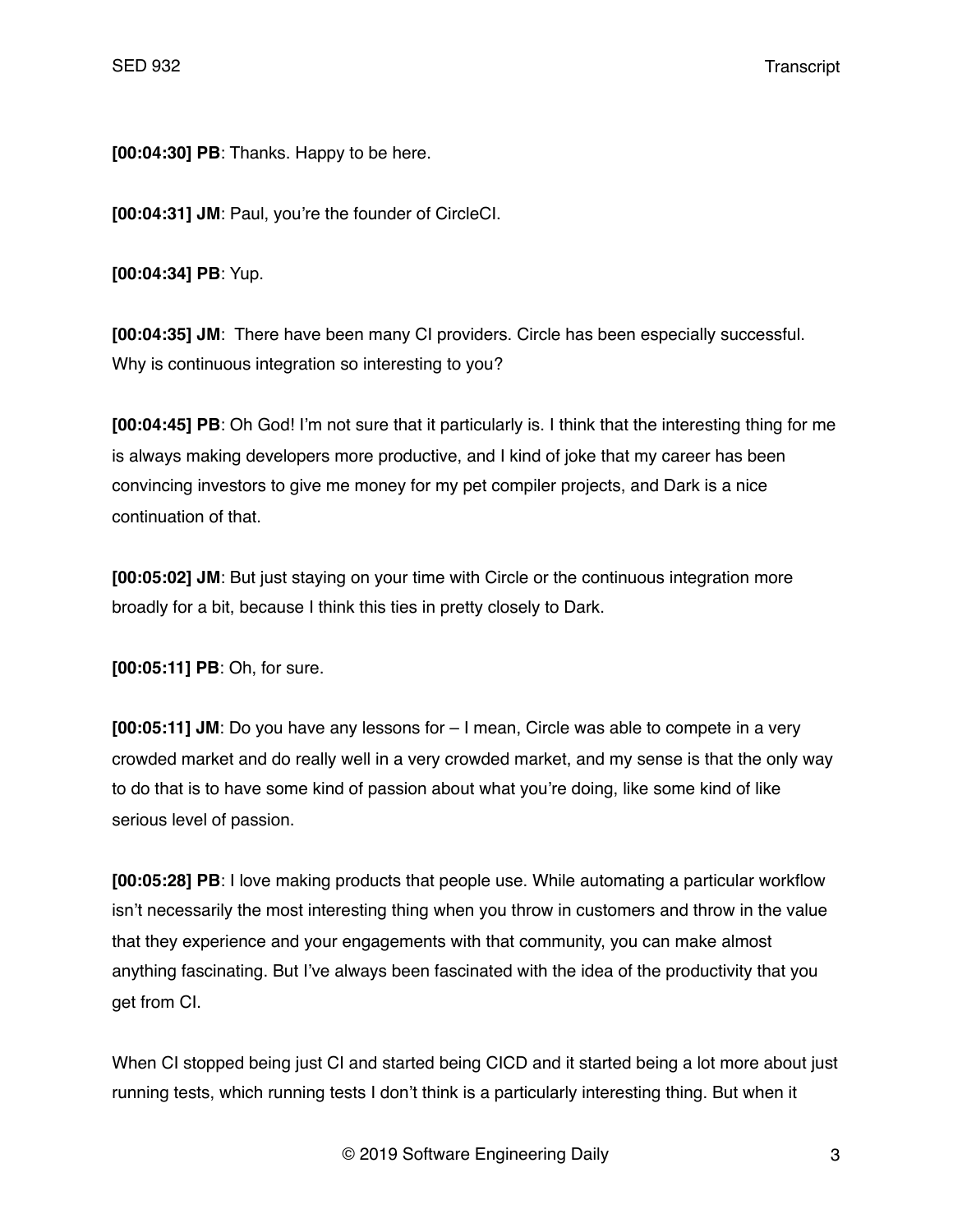becomes about this is how a developer gets their code from their machine into production and that you're making that life easier for them and then you're using the product yourself, I think that's fascinating.

**[00:06:16] JM**: How are modern continuous integration workflows inefficient?

**[00:06:20] PB**: Do you want the Dark answer or the CircleCI answer?

**[00:06:23] JM**: I want the holistic answer. Maybe you could give the CircleCI answer and then Ellen could give the Dark answer.

**[00:06:28] PB**: I think that it is challenging to represent everything that you want to represent as part of that flow in a simple process that finishes quickly. If the time that it takes to get your code into production is one of the limiting factors on development, which I believe it is, then there's an inherent tradeoff between the amount that you want to guarantee during that process and the amount of time that it takes to get that process finished.

**[00:06:58] EC**: I think that dovetails nicely into how we think about it at Dark.

**[00:07:01] PB**: It's almost like I planned it.

**[00:07:01] EC**: Strange, where we always think of it as we're trying to minimize the amount of time a developer is waiting for things to happen and that they're able to see the impact of their software right away. So minimizing the wall clock time that it takes to get there. From that perspective, CI is there as something which helps you be sure that what you're putting out is safe, but it's not necessarily the only way to do that.

**[00:07:22] JM**: So Circle was started in 2011. At this point you've been thinking about continuous integration for 8 years.

**[00:07:29] PB**: A bit longer than that.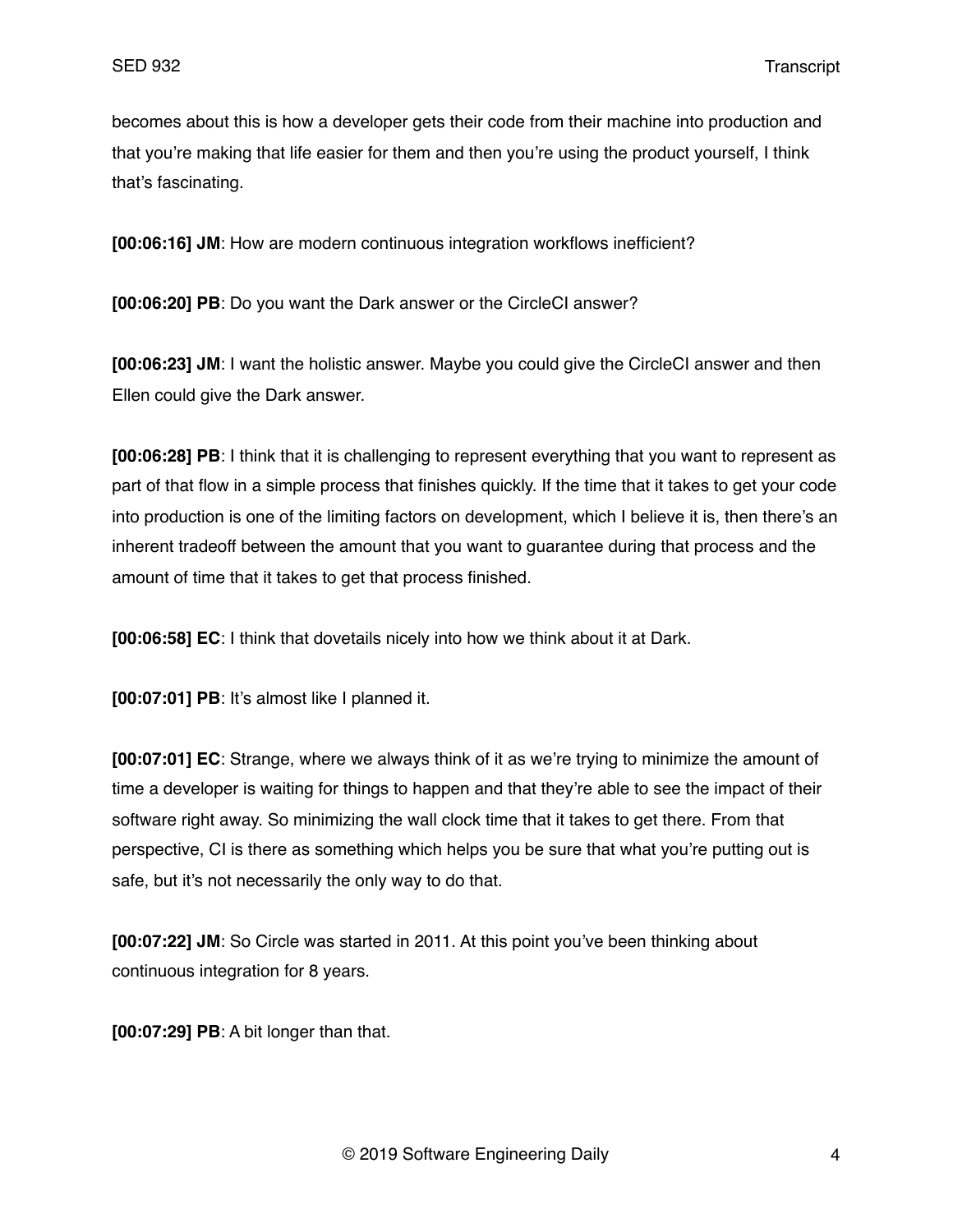**[00:07:30] JM**: Longer than that. You somehow arrived at the idea that in order to solve the developer workflow problems, we need a programming language.

**[00:07:42] PB**: Right. Exactly.

**[00:07:43] JM**: How did you come to that conclusion?

**[00:07:45] PB**: It took many years of thinking of it in many ways. I think there was probably about 7 different threads that sort of combined into a single thing and many of them came from the experience of having a startup, of managing a team, of trying to get projects built and some of it came from frustrations with the many languages I've used in the past.

Once I started running through what does it look like to solve these problems? I realized that they're all kind of the same problem and they fit into the same things. The one that's most interesting probably to your audience is the problems they had with Closure. So Closure was what we used at CircleCI, and it's an amazing language. It's a beautiful language and it has these amazing concurrency primitives and we heavily use the concurrency primitives to do things like scheduling notifications and that kind of thing.

So you just send a notification when a build is finished, when the build starts, that sort of thing. We realized that some notifications weren't getting sent, and that's because if a notification got queued and it didn't get sent and then we turned the machine off because we were in the cloud and we're spinning things up and spinning things down, then it didn't get sent.

So there is this strong impedance mismatch between the idea of Closure as a language that run on a single machine and the idea of using the cloud. Ironically, languages that had worse concurrency primitives such as Ruby ended up having much better cloud architectures because they enforced the idea of like using cues and background workers and that kind of thing. The realization I had from this was we don't necessarily need languages to run on machines anymore. We need them to run on a cloud essentially or sort of above the cloud.

**[00:09:27] JM**: Ellen, you got involved a few months after Paul had started DarkLang. Why did you get involved with the project?

© 2019 Software Engineering Daily 5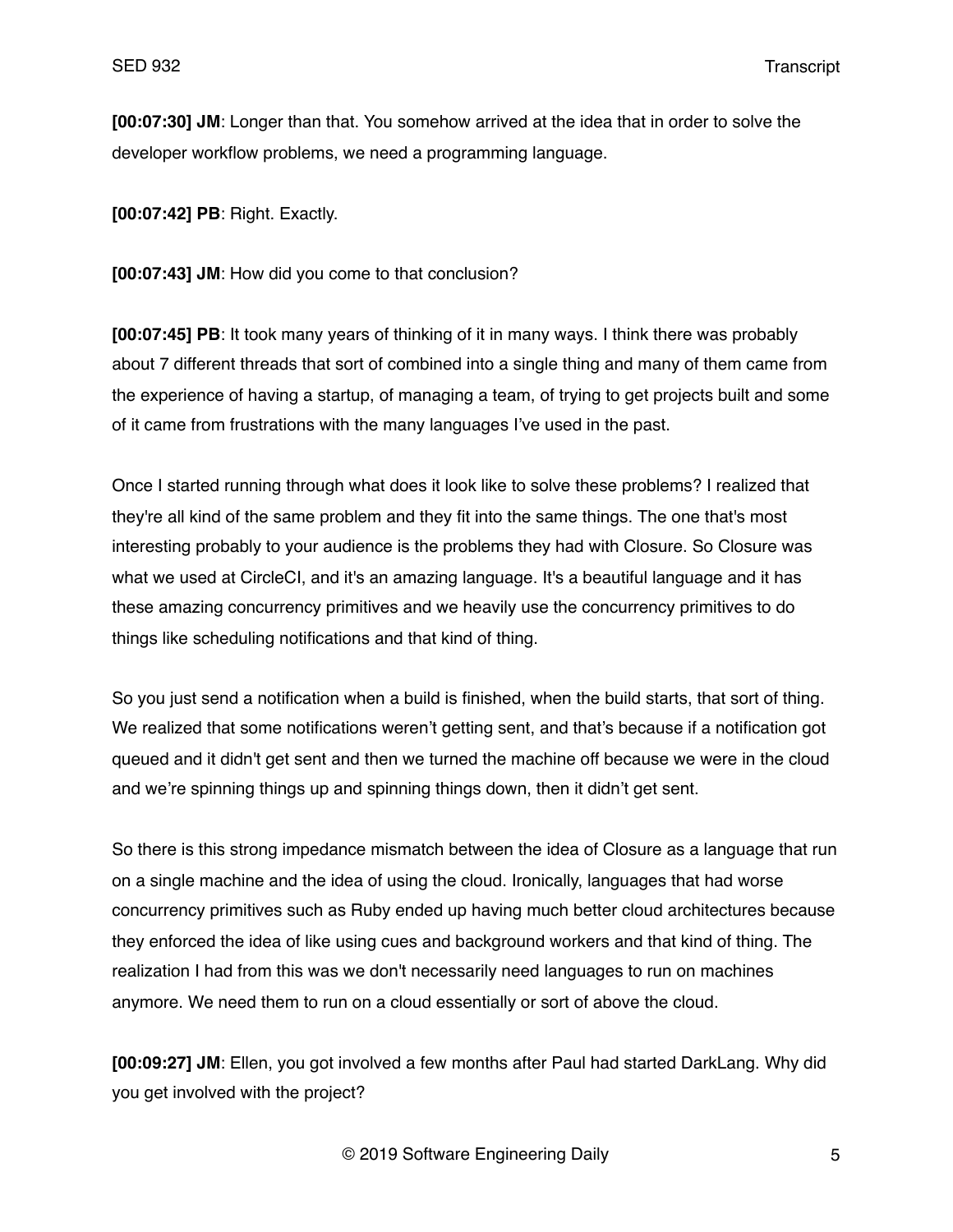**[00:09:36] EC**: Yeah. Actually, it's funny. If you look at my background, you wouldn't look at it and go, "Ellen should make a programming language." You would look at it and be like, "This person is going to start some consumer product company."

But when I met Paul and we first started talking about this, I realized I'm a pragmatist at heart and a lot of the things that were preventing me from being able to build and deliver as quickly at these consumer companies as I wanted to were actually infrastructure challenges. Where you would set up your data stores wrong and then you would have all these performance problems until the end of forever, or your staging environment wouldn't match your production environment and you would test really well in staging then it would actually break when you shipped, or you'd be like me and you'd be a PM and you would get your emulator and your environment set up so you could build small features in your free time. Two weeks later when you actually had your free time –

**[00:10:16] JM**: By the way, I don't know any other PMs that do that.

**[00:10:19] JM**: Really? I don't think so.

**[00:10:22] PB**: I know PMs that could

**[00:10:23] JM**: I know PMs that could. I don't think I've ever known a PM that does that.

**[00:10:27] EC**: It's basically because what happens –

**[00:10:26] JM**: But anyway, I think it's great.

**[00:10:28] EC**: Is every time you get it set up to do this, then by the time you're back to your desk to do it, everything is broken and you're like, "Am I going to go spend three hours getting someone to help me fix this environment again because of the things that have changed?" Then you got to feel like whatever value you would add by writing more code is wasted, because you've been distracted someone else to help you fix your environment.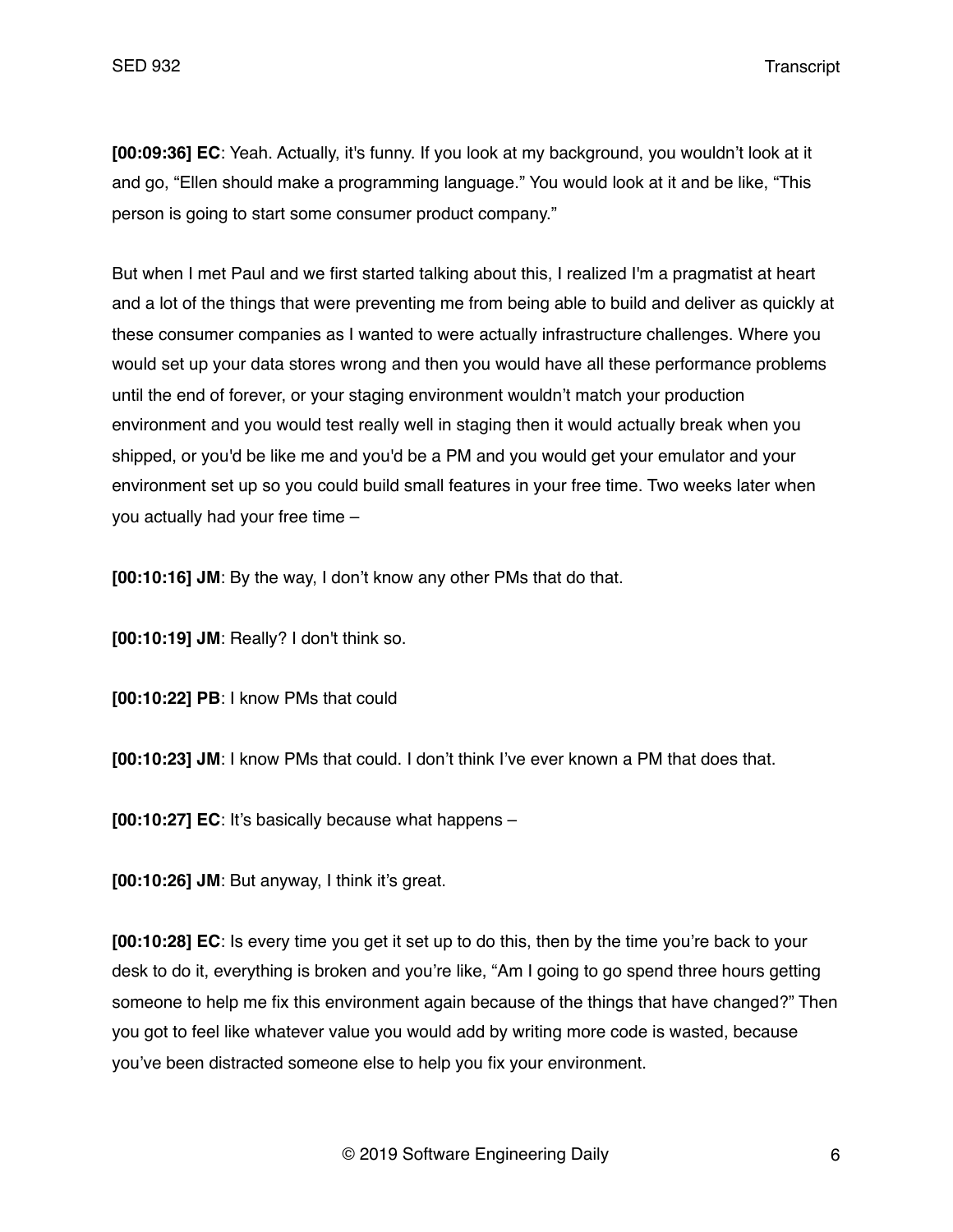**[00:10:47] JM**: Right. But still, I mean, this project is cool. It's kind of crazy. When I first saw it I was like, "Doing even pay attention to this." Honestly, what got me to pay attention is pretty smart entrepreneurial people working on the project. Most of the time if you would've seen this kind of thing in Hacker News you're like, "Okay. It's going to fade away in a couple of months." So what got you intriqued enough to actually pursue this?

**[00:11:12] EC**: I think that's the thing that was unusual was I just looked at it and went, "Oh, yes. Of course, that's how it should work." So I didn't have that mismatch that everyone else had where they thought it looked crazy. I just thought it was like, "Yes, that is where we are going." I think that actually confused Paul at the time, because he was used to trying to convince people that it was.

**[00:11:12] JM**: Give me your perspective on the trends for why it makes sense for a new programming language that assumes you are in the cloud.

**[00:11:37] EC**: Sure. The first one is almost everything we run is in the cloud now. You might still have some batch script you run locally for your computer. But for the most part, anything you're building that you want other people to use is going to be in the cloud. That's kind of the fundamental place we're running things.

I think then, beyond that in terms of other trends that are going on make this the right time to do this is you're seeing even the number of people who are either trying to major in CS and not able to, because we don't have enough faculty to train them, or the number of code schools that are popping up. There is this demand for we need to be able to write more software or we need to be able to write the software more quickly. The solutions that we've found so far of trying to train more people aren't working, which means we have to fix something else.

**[00:12:21] JM**: What's not working? What do you mean?

**[00:12:23] EC**: Oh! If you think about it in terms of like the reason the market salaries are so high is we just don't have enough people who are able to write and deliver the amount of code we need to deliver. So in terms that, things you can do, you can write less code or deliver less products, which isn't what anyone wants to do, or you can figure out how to hire more people to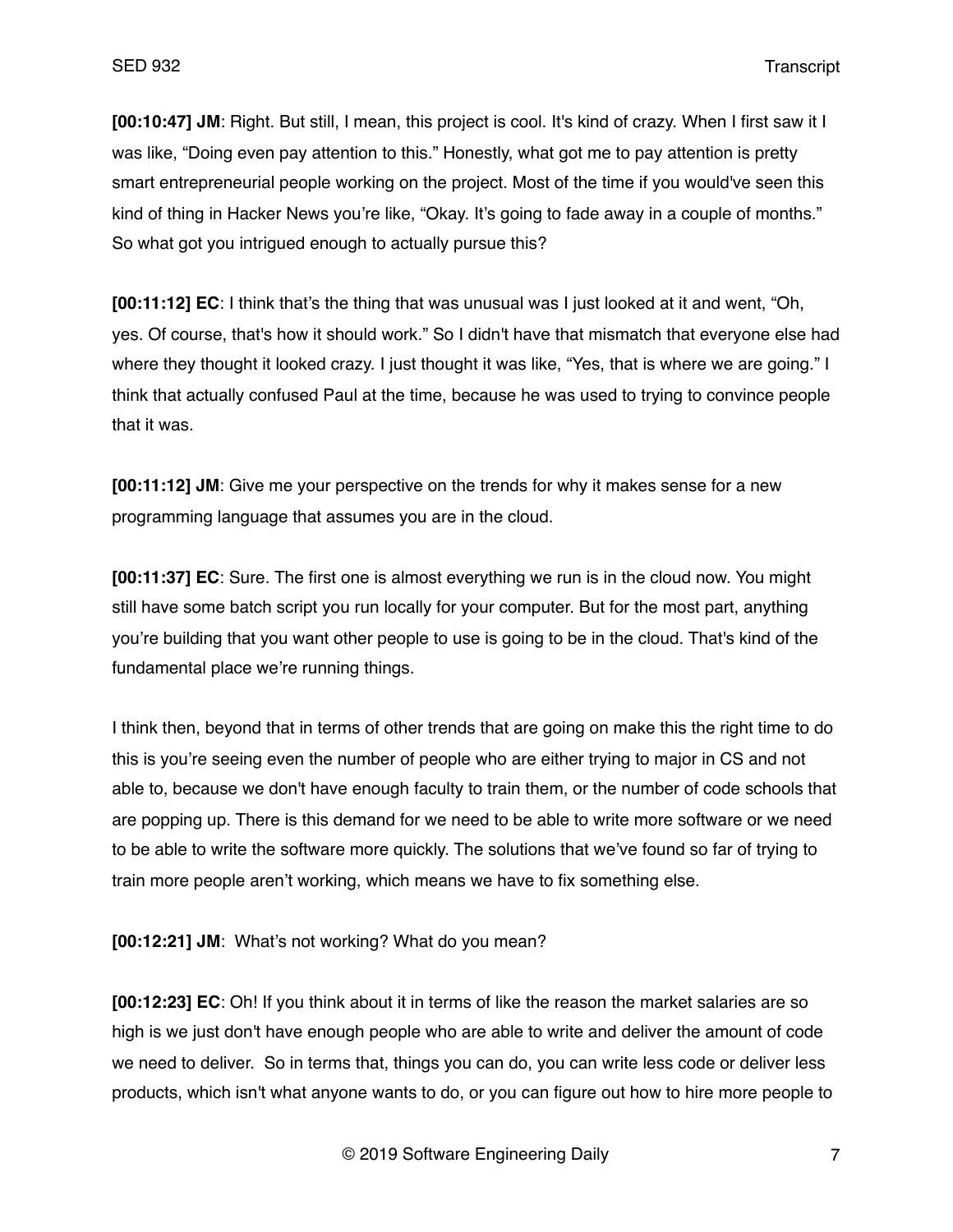apply them to that problem, which maybe works, maybe doesn't, ethical man-month and all, or you can figure out how to make the time it takes to build anything take less long.

**[00:12:54] JM**: So the way that I think about modern programming is its JavaScript, and APIs, and cloud services, and the only time I'm going to write code is if I'm writing JavaScript. The only time I'm going to look at another programming language is when I have performance issues. How close is that map to how you both see modern programming?

**[00:13:18] EC**: I think one of the great things about the JavaScript ecosystem is just how much is already available for it. So the thing that makes JavaScript nice to pick up is chances are someone has done something similar to what you're doing so you're getting a lot of high-quality answers for the problem you're going to try to solve. You're going to have a lot of packages that you're able to use right out of the box. But I think the tendency to pick up JavaScript is because of that ease-of-use and that amount work that already exists.

**[00:13:42] PB**: I guess your question a little bit is why do we make a new language to a certain extent.

**[00:13:46] JM**: Yeah. It's sort of – Well, the way that I think about Dark is it's a language that's built for like productivity. You want fast product delivery to market.

**[00:13:56] PB**: Yeah, that's a good way of saying it.

**[00:13:59] JM**: The crowd that wants to do that is the crowd that's building with just like JavaScript. They're just like stitching together or like give me their React boilerplate thing. Like let me browse some easy components to throw together, and that's my UI." Then they're like, "Okay, I got a Twilio thing and it matches to a Stripe thing." They just glue it together with JavaScript. I want to make the case that Dark can potentially provide a more productive experience.

**[00:14:29] PB**: Yes. I think the first place to look is why aren't things better today? If we look at how people have tried to obstruct and tried to reduce the complexity and things like using AWS Lambda, for example, or anything in the sort of serverless realm or some of the other startups

© 2019 Software Engineering Daily 8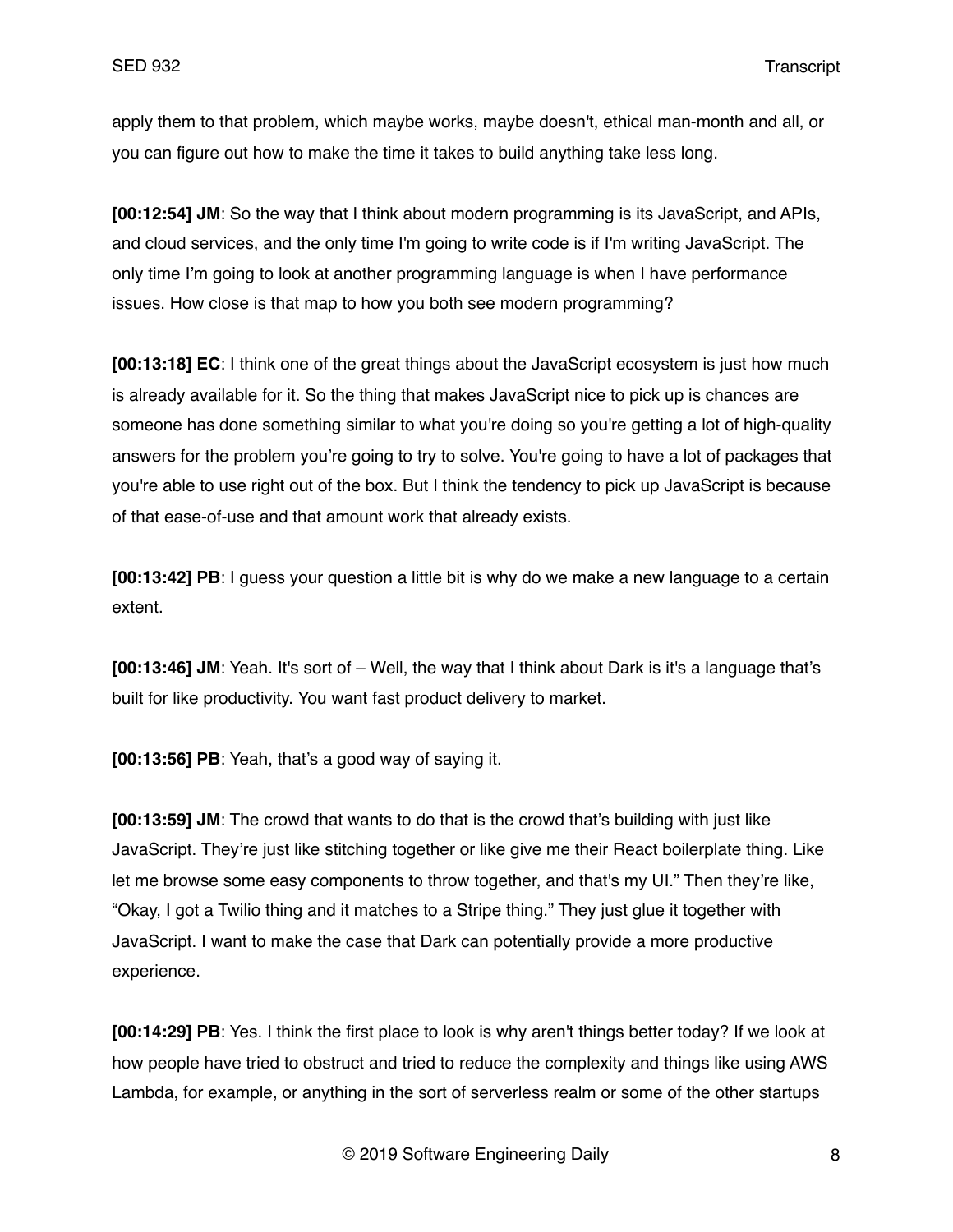that are in this space that are focus on JavaScript. We don't believe that any of that has solved all the complexity that's out there.

When we looked at how this sort of thing needs to work, we realized that integrating directly with an existing language or with an existing ecosystem was not necessarily possible to do the things that we wanted to do. For example, if you're looking it's the live values, which is if you look at the Dark demo, you'll see that any time that you're writing code, you're shown a real production value that has happened recently in production and its effect on the code that you just wrote.

To cobble that together from the existing infrastructure from the – If you wanted to try and put hooks into the V8 interpreter to try and get that information out or the amount of work that it would take to try to shunt that into existing workflows means that we just didn't feel it's possible and still don't feel it's possible. So we needed something new, and it's not necessarily that it needed to be not JavaScript. It's also not Ruby and not Python and all these other things. It's just that it needed to be tightly connected to the editor and to the infrastructure and it needed to be designed for that purpose.

### [SPONSOR MESSAGE]

**[00:16:10] JM**: When you listen to Spotify, or read the New York Times, or order lunch on Grubhub, you get a pretty fantastic online experience, but that's not an easy thing to pull off, because behind-the- scenes, these businesses have to handle millions of visitors. They have to update their inventory or the latest news in an instant and ward off the many scary security threats of the Internet. So how do they do it? They use Fastly.

Fastly is an edge cloud platform that powers today's best brands so that their websites and apps are faster, safer and way more scalable. Whether you need to stream live events, handle Black Friday, or simply provide a safe, reliable experience, Fastly can help. Take it for a spin tried for free by visiting fastly.com/sedaily.

Everybody needs a cloud platform to help you scale your company. Everybody needs a CDN. Check it out by visiting fastly.com/sedaily.

© 2019 Software Engineering Daily 9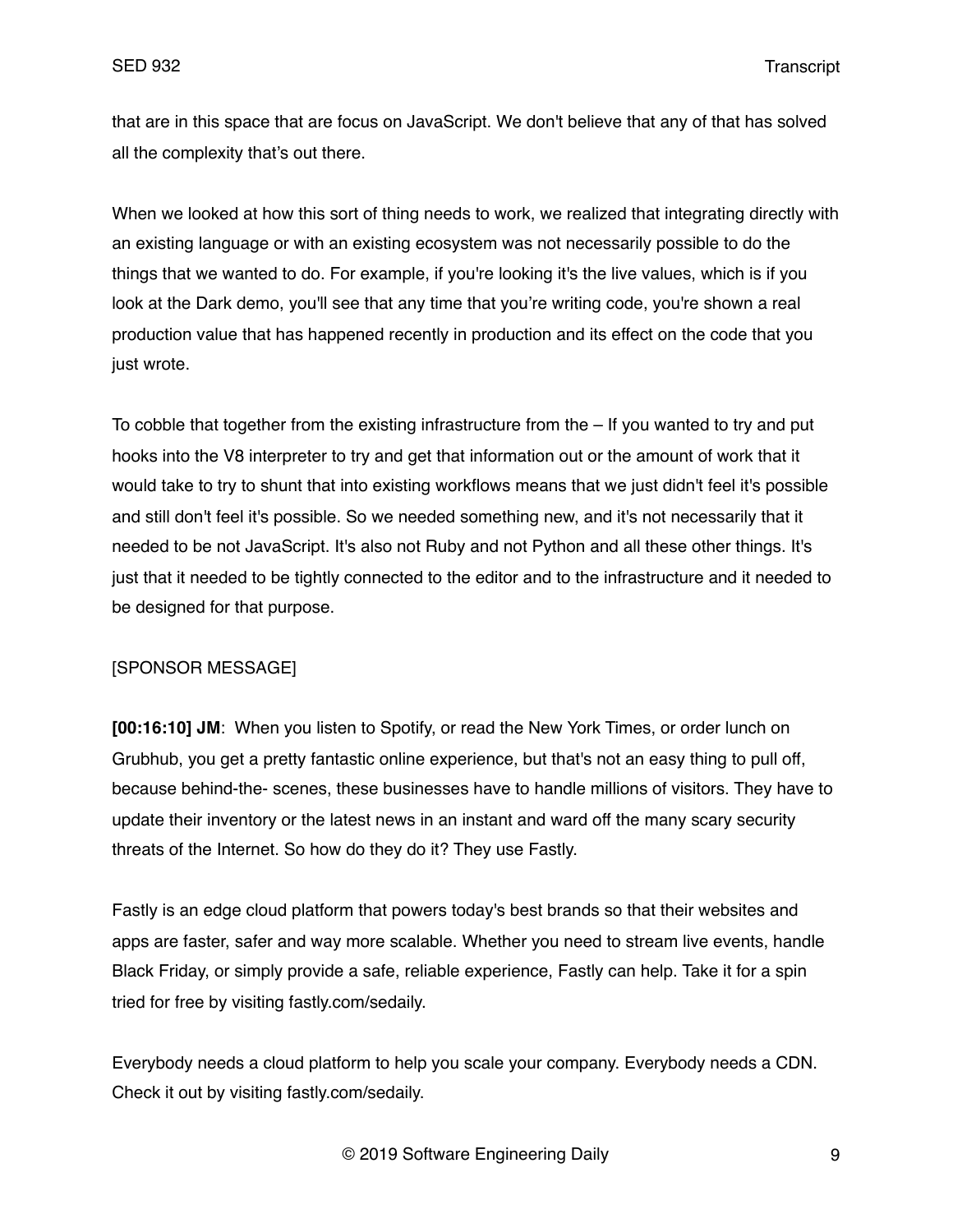## [INTERVIEW CONTINUED]

**[00:17:23] JM**: There is the modern infrastructure context and workflow context, and that's part of the motivation for why Dark is built the way it is. There's also the – Paul, I understand you have an affinity for programming languages. Could you each name how a specific programming language that is – I don't know, niche, or novel, or tell me how other programming languages inspire DarkLang.

**[00:17:54] PB**: It's funny that you say that I have an affinity for programing languages, because I actually feel the opposite. I feel like I hate every programming language and I just hate some less than others. So I used to describe Closure as my least hated programming language rather than my favorite, and Python is my second least hated.

There're tons of things that influenced probably by six or seven different languages directly. I think that the greatest influence I think has probably been Elm. Elm really showed us how the ML type system can make it easier to write programs and to write simple programs that are easy to understand and easy to know that you're not making any mistakes. It also showed us how good a well-designed standard library can be, which I think is a thing that many, many languages don't have.

**[00:18:40] EC**: I think in addition to that slightly off, we also are influenced a lot by academic work. So like, Cyrus Omar's on Hazel and thinking about how you build structured editors around blanks and how you generate them and how you see the results in each type.

There's also some work out of a university in Colorado that I think is really interesting, that when people are picking up a new language, it doesn't actually matter very much what you make the keywords. It just matters that they feel familiar and that they can learn them. One of the nice things about having the language AST-based instead of text-based is we could at some point have different flavors of Dark. So the vocabulary feels more like Elm or more like JavaScript, or in the future could be native to the language of the developer rather than always in English.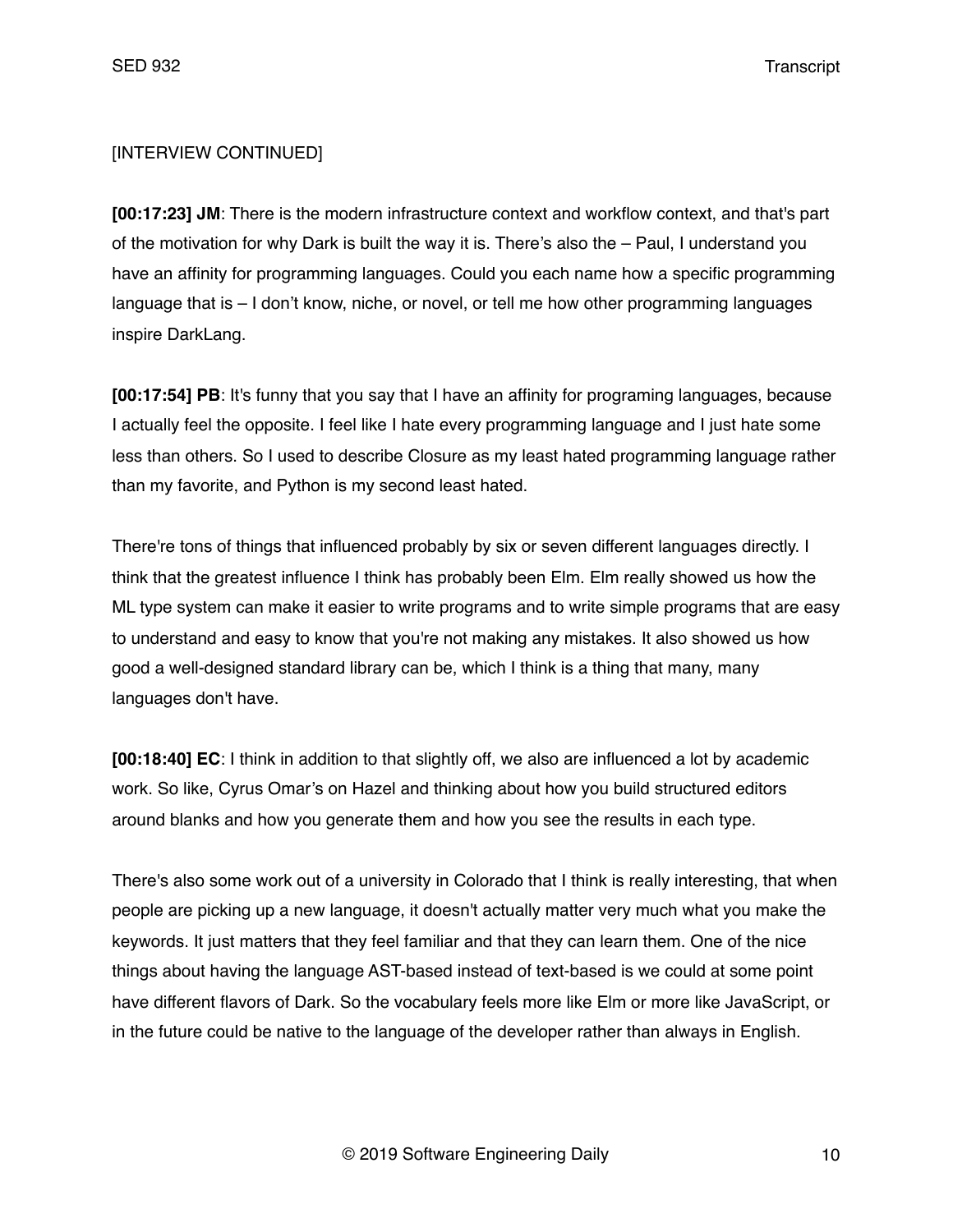**[00:19:22] JM**: Well, that's actually pretty interesting what you just said there at the end. Wait. But what is AST-based versus text-based?

**[00:19:28] EC**: Yeah. So when you're coding in Dark, you're actually manipulating the abstract syntax tree. So say you have a variable that you've declared and then you're using it in a bunch of different places, if I was doing that in React, if I renamed my variable, I would then have to go manually rename everything and edit the text to update that. In Dark, we know that that is the usage of that variable and we update them all dynamically for you as you edit the first one.

**[00:19:55] JM**: The idea of a language that would – What did you say at the end? A language that is not read in English? Are all programming languages throughout the world, I mean, does everybody type in English basically?

**[00:20:05] EC**: Pretty much. Yeah.

**[00:20:06] JM**: That's kind of crazy.

**[00:20:07] EC**: Yeah. You're someone who speaks, say, Russian or Spanish and you're learning all of these like very specific English words that are only meaningful to you in a programming context.

**[00:20:17] JM**: How would an AST-based language help with that?

**[00:20:20] EC**: Yeah. So since there is a representation under the hood of what it is, you could know that you're using let for stance, but like maybe there is a different word that would make more sense in French for instead of let for declaring things.

**[00:20:33] JM**: Why can't we do that with Java?

**[00:20:37] PB**: The whole problem comes down to text. Parsers are a nightmare. The flavors of Java that people use have specific parsers all across the things. Consider all the places that your text lives in git. It lives on your machine. It lives in your editor. So to change it, you need a translator from the text that you have, the parser that you have that re-parses and regenerates it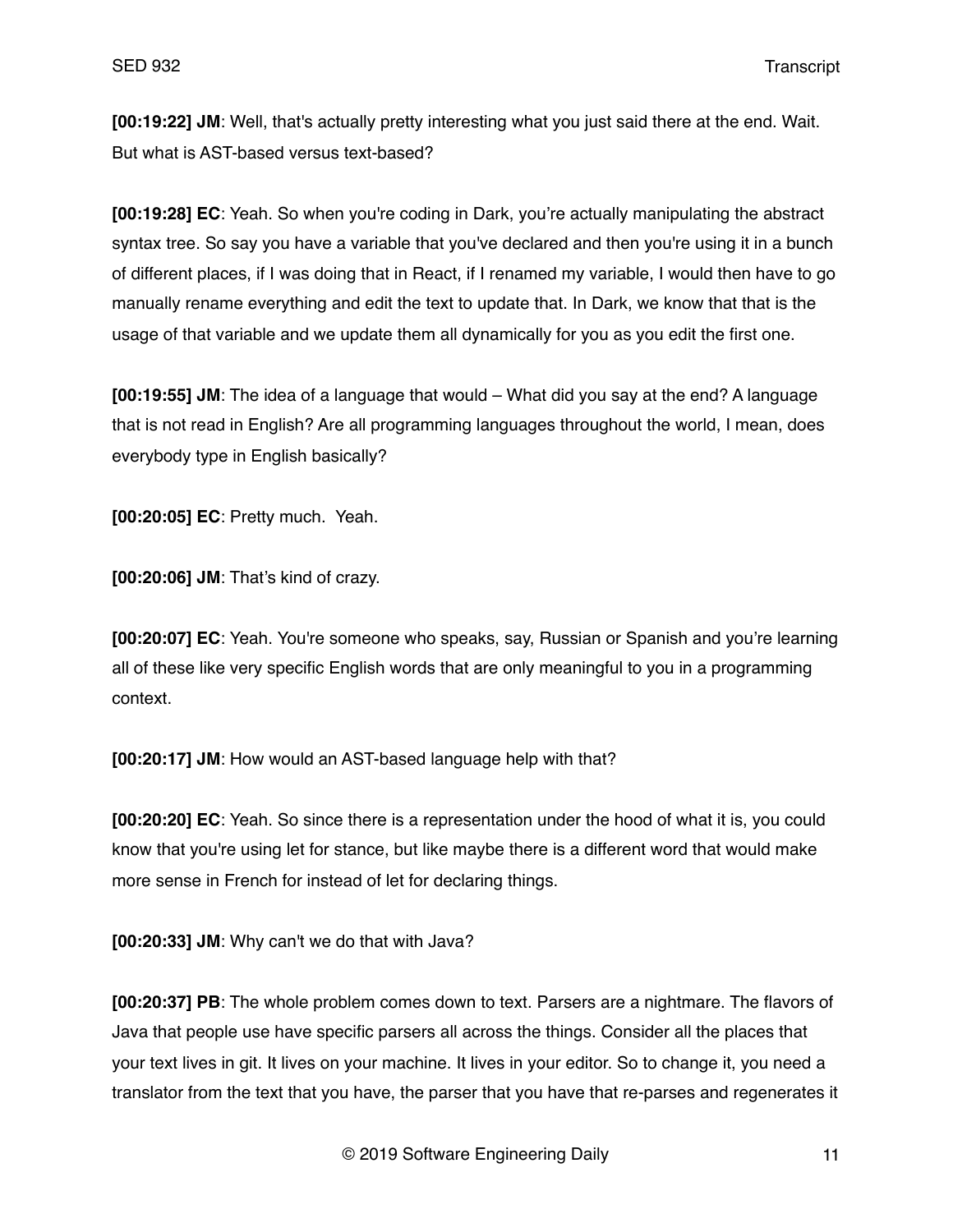in a different language and you need that to be in VS Code. You need that to be in GitHub. You need that to be in whatever other software you use. Then eventually you need to translate it back for the interpreter to use.

I mean, it's possible, but it's sort of nonsense. It's like who would do that much work when people already – I mean, tens of millions of people learn all the English words by Roche in order to write up, but they've already done that work. So who is going to do the work to like translate a language and all the standard libraries into something else in addition to all the things that it might just not be possible to cobble together all these pieces? Whereas if you are in the ASTbased language or something like that, it's just a presentation layer. It's a thing that no one has to really be aware of.

**[00:21:44] JM**: You both mentioned Elm. Elm is an interesting example, because it's a language that is beloved and inspirational to many.

**[00:21:53] PB**: It's lovely.

**[00:21:53] JM**: I think React – Weren't parts of React inspired by –

**[00:21:58] PB**: Redux was based on the Elm architecture.

**[00:22:00] JM**: Dan Abramov is in love with Helm. Maybe that's an overstatement. But that language, as beloved as it is, I know of one company that uses it in significant production. Why is that? Why is a language like Elm that's so widely beloved –

**[00:22:18] PB**: I have so many opinions on this.

**[00:22:20] EC**: I will let Paul answer that.

**[00:22:23] PB**: Dark started with our editor written in Elm, and we we've moved it to BuckleScript over the – It was about a year ago.

**[00:22:28] JM**: What's BuckleScript?

© 2019 Software Engineering Daily 12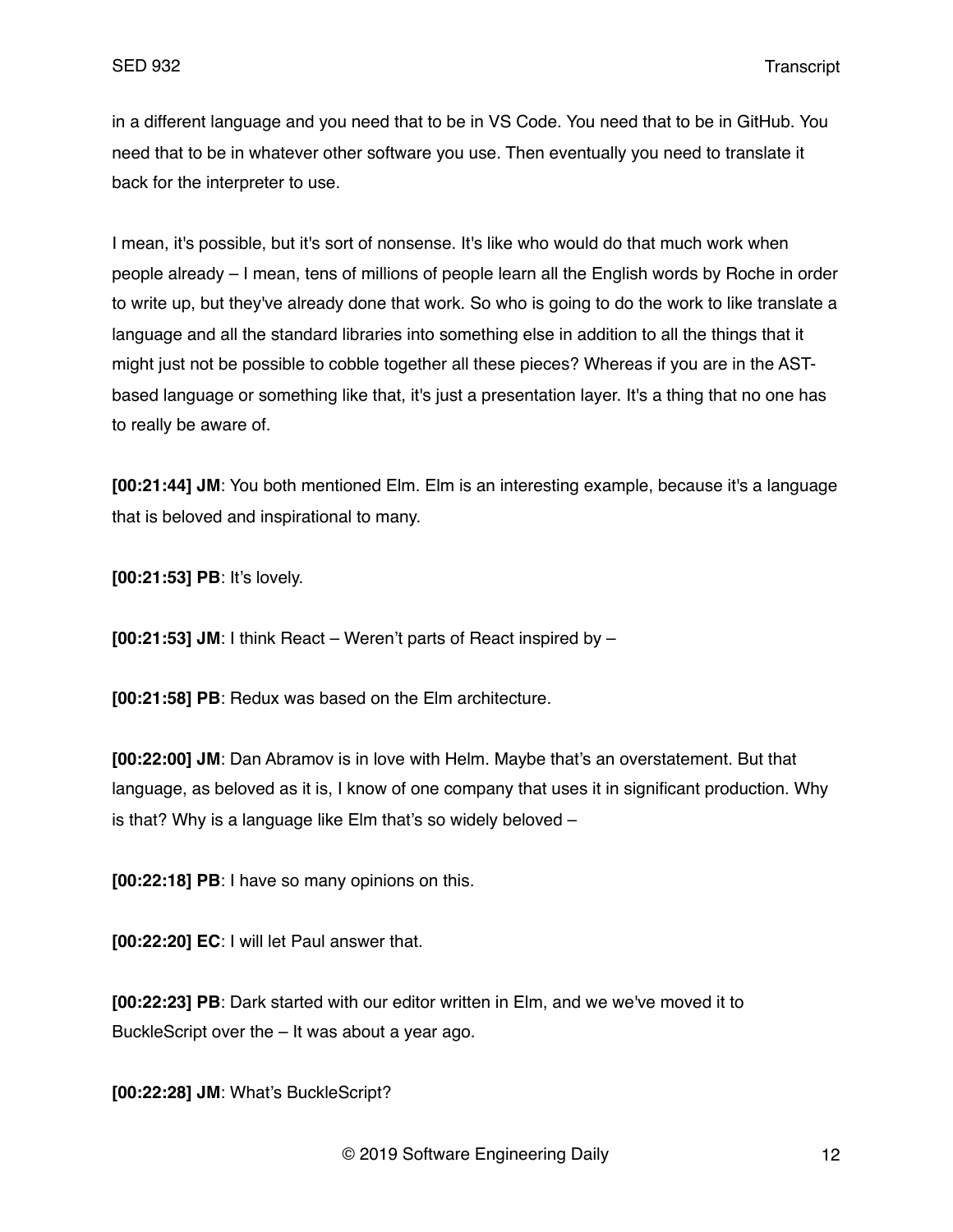**[00:22:30] PB**: ReasonML.

**[00:22:30] JM**: Oh! Okay. I got it. The Facebook thing.

**[00:22:33] PB**: Yeah, the Facebook thing. BuckleScript is just another, one of the technologies. It's the same as ReasonML basically. We switched it over because I think almost for the same reason that Elm is beloved. Elm is beloved because of how tightly integrated it is and how good the design decisions have been made in it. As a result of this, they wanted to remove a feature that we relied on. We realized that it was not actually possible for us to rewrite our code base without this feature, and that we had started to rely on this feature. So the feature is like directly being able to call JavaScript code versus going through the eventing system that Elm relies on.

We realized that we had started relying on this more and more and that we were going to continue doing so. So it's removal was the thing that we felt did not allow us to actually create the software that we were trying to create.

**[00:23:27] JM**: Can you extrapolate that to why Elm isn't used by people?

**[00:23:31] PB**: I think Elm isn't used by people because it's too weird. It's too different to how people write software, how they write JavaScript today. So it forces everything through this Elm architecture, which I think is relatively easy to understand once you get it, but I think there's quite a bit of a learning curve there.

I think perhaps Redux will push more and more people to it, because they will have learned this architecture through Redux. I think that it's hard a lot of the times for code written in Elm to interface with code that's written directly in JavaScript. That's also changing as things move more to a functional reactive paradigm. Certainly, when we were writing it, we would struggle to find libraries that we could reuse.

**[00:24:13] JM**: You contrast that with like Erlang, where Erlang is a weird language, but people use Erlang.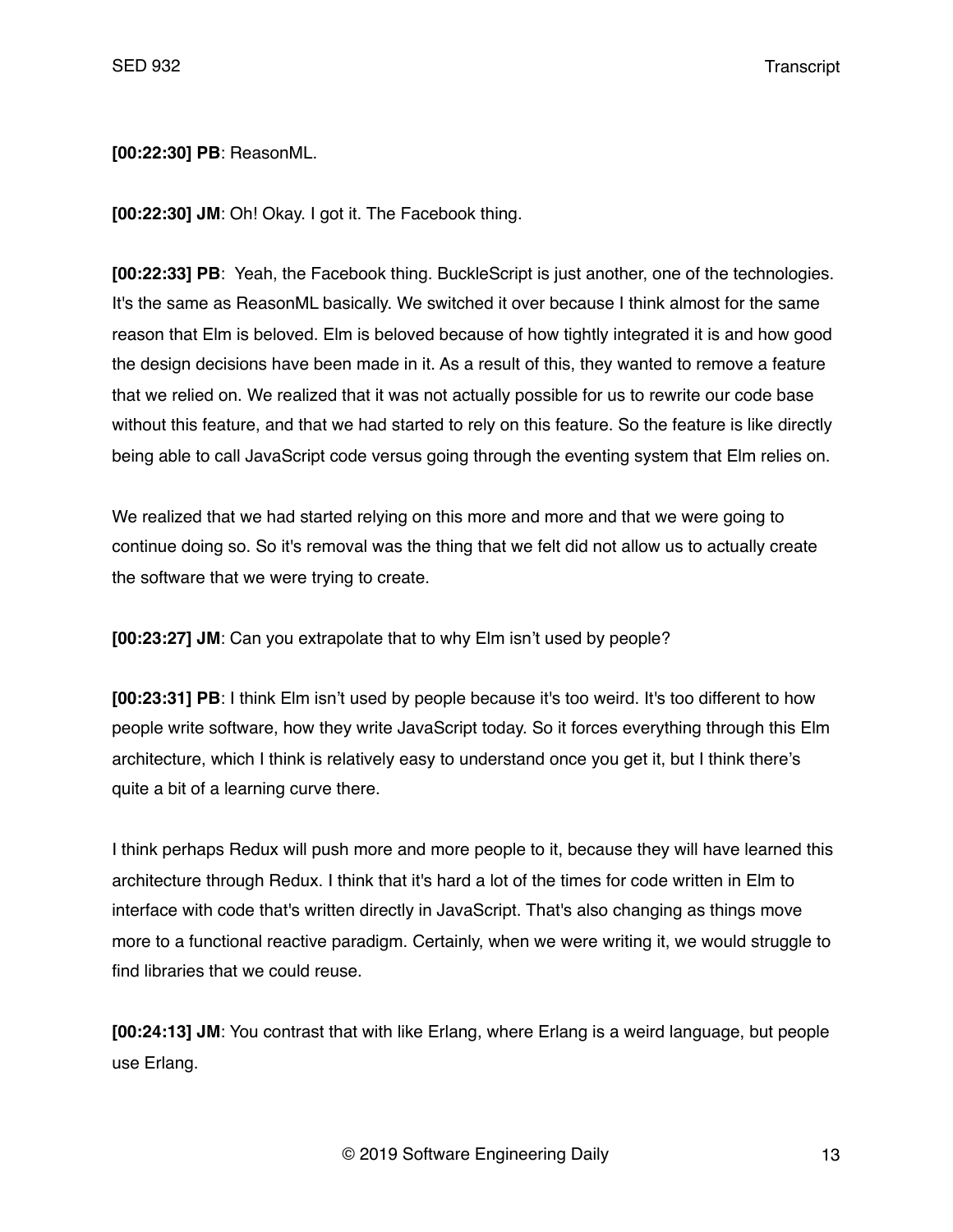**[00:24:18] PB**: I think one of the things about the frontend community is how much of it is reusing other components and other things that people have written. So stuff that's written for Erlang is written in Erlang and it works with Erlang. If you want to talk to other services, you talk to it in the same way that you do in most languages, which is over HTTP. Whereas on the frontend, JavaScript is the lingua franca. So if you're doing something that's not JavaScript, if it doesn't integrate very easily, and this is one of the decisions that ReasonML made that they wanted a much nicer integration with JavaScript. But if it doesn't have that nice integration, it's hard to adapt.

**[00:24:56] JM**: That actually works in your favor, right? If you're talking about backend languages being friendly or people – It's like a friendly atmosphere to bringing in a new backend language, probably more friendly than like bringing in a new frontend language.

**[00:25:11] PB**: Yeah. One of the overwhelming trends of the lost decade is polyglot microservices. So people writing their different services in different languages. So you start with maybe Ruby or Python and then you realize that this thing might be better written in Rust, or in Go, or in Scala, and that's a decision that people make all the time and we think Dark slots in there nicely. You just have to try one new service in Dark. If you like, yeah, maybe it will be two new services in Dark.

**[00:25:41] JM**: Give me your perspective on how languages should handle typing, static, or dynamic, or some kind of optionality.

**[00:25:53] PB**: We put a blog post about this recently. I considered calling like experience report from 20 years of static and dynamic languages, but the opinion that I have on it is that dynamic languages are really awesome at some things and static languages are really awesome at some things. In particular, when you're writing new code, dynamic languages are amazing because they don't get in the way. When you have a lot of code and you want to make large scale changes to it, static languages are amazing because they have tooling that provides a lot of safety around that.

You can guess both advantages in the other community, so like Haskell has put an extraordinarily amount of work into making static types vanish at the early sort of prototyping

© 2019 Software Engineering Daily 14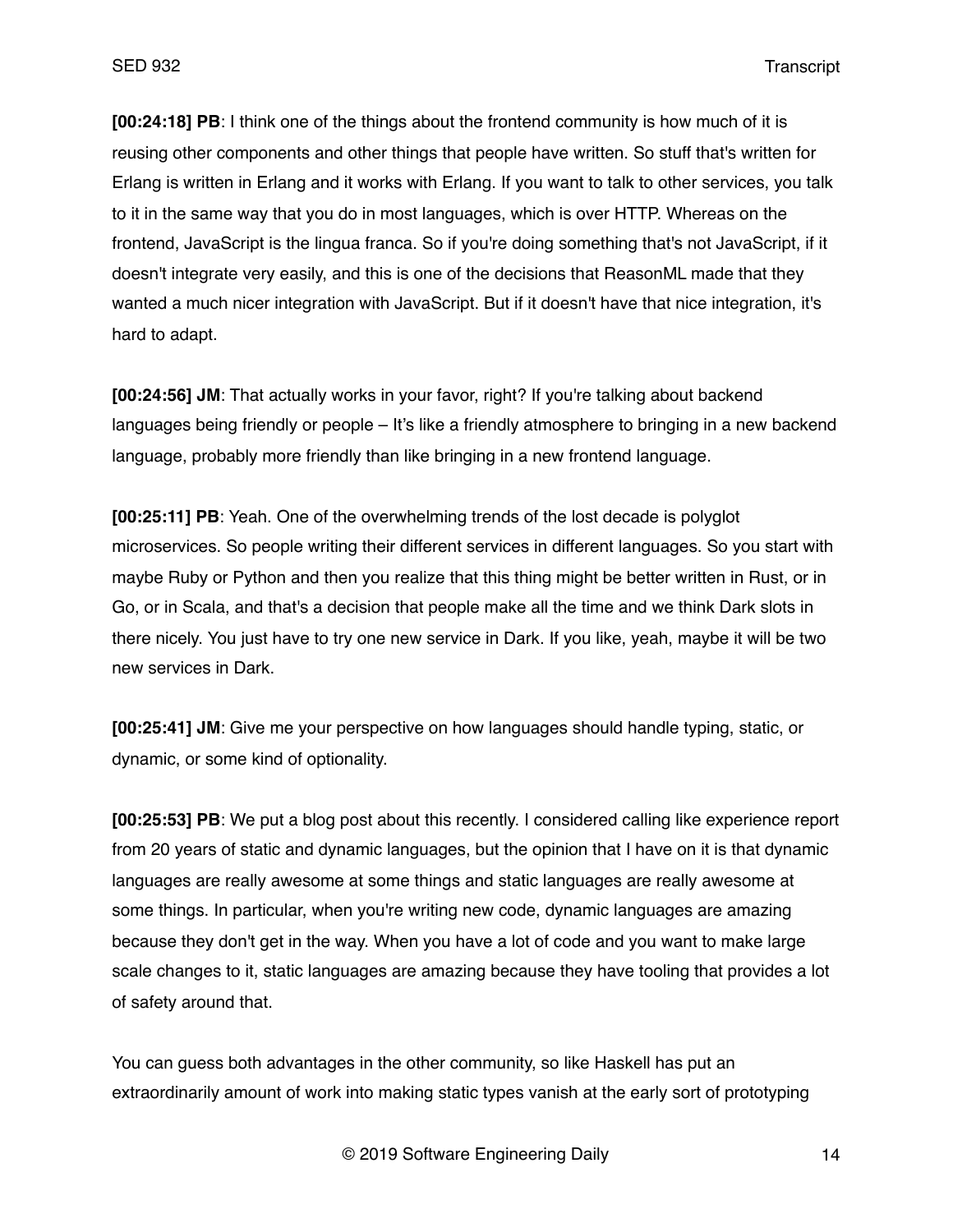stage if you're an expert Haskeller. Dynamic language people will often spend an extraordinary amount of time writing unit tests to allow them have that sort of refactoring that but you get mostly, but not entirely for free in static languages. Yeah, I think both just have great use cases that they're really good at, and I personally feel that neither one is good at the other ones use case.

**[00:27:00] EC**: Yeah, I agree. That's generally what it found. I am much more on in the side of I would rather write things quickly, but most of my things are quick things that I write.

**[00:27:09] JM**: How has this influenced Dark?

**[00:27:10] EC**: In Dark we try to give you this hybrid best of both worlds experience. So we have functionality called the Air-Rail. So when you're writing something, what we do is we tell you, say, if you're making a data store query they might fail, might return null to you when you're writing.

As long as you're getting a response, we let you keep seeing that execution path, but we pull out the fact that you do eventually need to write the logic to handle that case. So you can keep building. Get the thing working. See it working when you know that it's like your data that you put in for a test. Later, when you want to make sure you have it handled, you can go back and easily add all of these places.

**[00:27:45] JM**: You write that there is some accidental complexity in many languages. What does that mean?

**[00:27:53] PB**: Accidental complexities is a phrase that I first heard from a paper called No Silver Bullets by Fred Brooks. The idea is that he splits up the complexity into two kinds. Essential complexity, which is the core of the problem that you're solving, the thing that your customers pay you to solve basically. Accidental complexity, which is all the other shit that you need to deal with.

So you can think of setting up your infrastructure as accidental complexity, because, sure, it matters that there is infrastructure there, but it doesn't matter what the infrastructure is. If you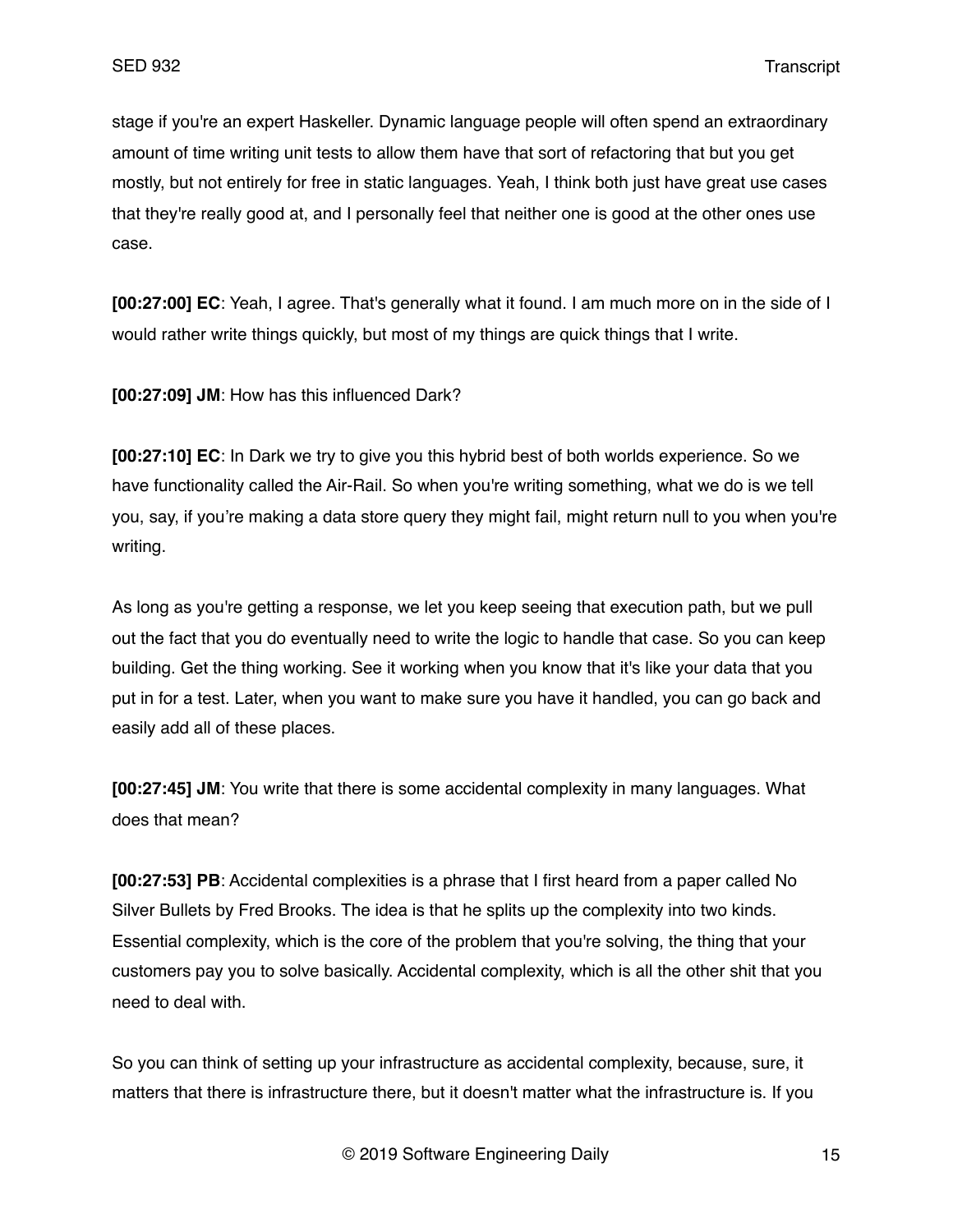magically had infrastructure, then that would make no difference to your customers versus if you spent tens of hours on it. Whereas, you wouldn't magically have your product because you want to like – That's the actual value that you provide in your opinions and your workflows and a tooling that you provide is the thing that actually matters to your customers.

**[00:28:46] JM**: What are the ways in which IDE users insufficient, modern IDEs?

**[00:28:50] EC**: I certainly think it depends on what tooling you're deciding to use. I think there've been steps recently for people designing IDEs specifically around programming languages like what Kite did with Python, or I guess in JetBrains and all of the work that they tried to do. I have a friend who's been working on an editor that's specifically set up to work well with Go. I think the challenges that people face if you're doing this multi, this polyglot microservices architecture or you're going to have one editor per language to be getting the best experience for that language. So I think for people who are primarily doing one thing, like iOS developers can tell you about both the pros and cons of Xcode and using that integrated environment. You're not necessarily going to get one thing that works when you're building backend services.

**[00:29:33] JM**: Anything to add, Paul?

**[00:29:35] PB**: In terms of IDEs sucking, there's no end to the list of IDEs sucking. I think, fundamentally, the problem is that most of our IDEs don't really understand the languages that we're in. I think the best ideas are, like Ellen says, the sort of JetBrains stuff in the world. The IntelliJs and that kind of the thing, because they have really powerful tools that are designed for the language.

I think probably the biggest step in editors and IDE is becoming really powerful is the creation of the language server protocol. It's kind of a shame that it took us maybe 50 years of software development to get to a place where go to definition consistently works in multiple languages. But once you've used an editor that really understands your language and then you go back to one that doesn't, it's completely night and day.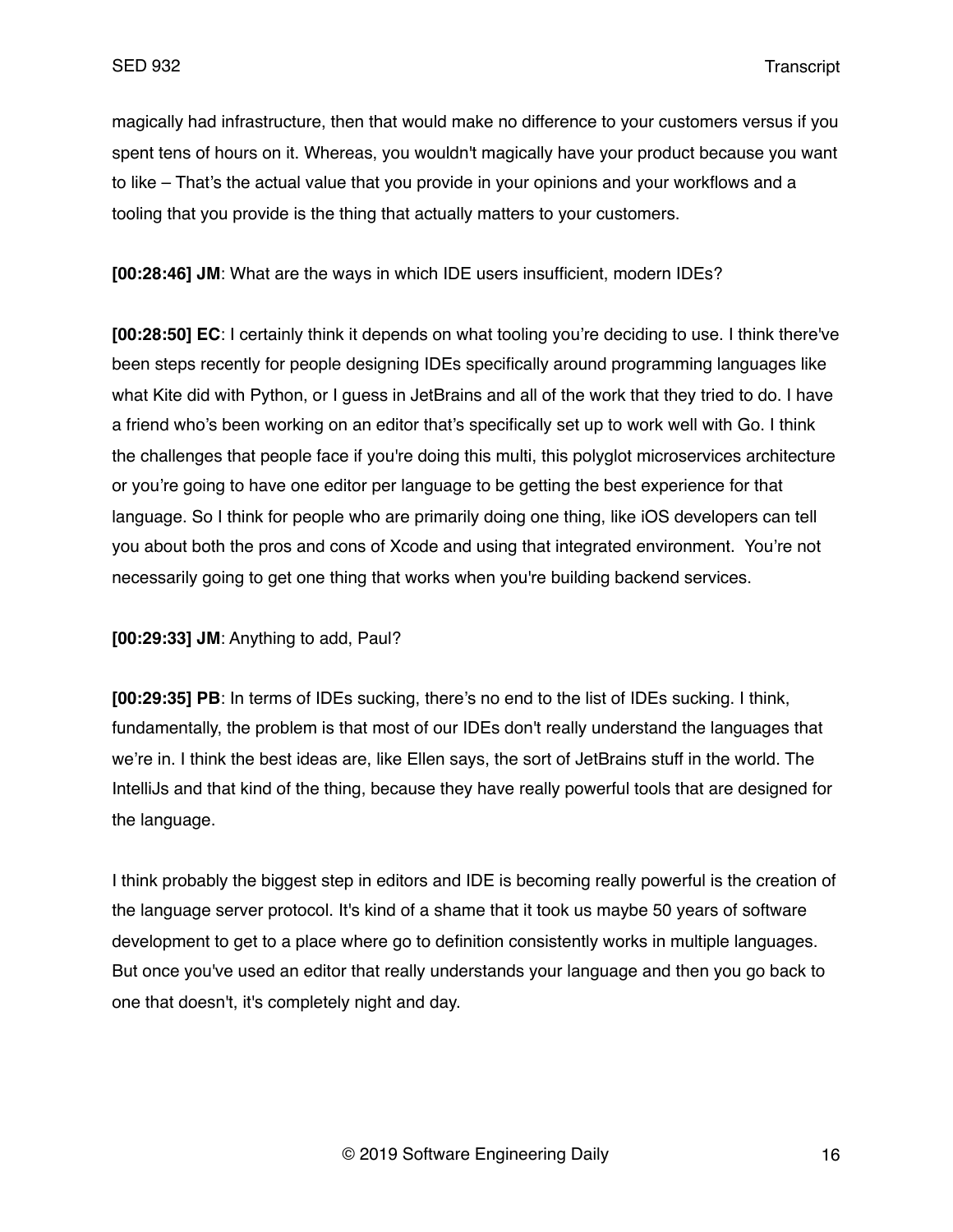**[00:30:29] JM**: Dark does not have a compilation step or separate compiler/interpreter. That's a quote from one of your blog posts. Can you explain what that means? How do you create a programming language that doesn't have a compiler?

**[00:30:42] PB**: Well, it has an interpreter. Sorry. That was a bit trite. There're a bunch of different technologies that you use to create a language. So the top three are interpreters, compilers and just-in-time compilers, and I say top three, but really anything else can be redescribed as one of those. The way works and Dark is you have your editor, which is directly manipulating the abstract syntax tree. The abstract syntax tree is your in-memory representation of the program. So it's got an object representing a for loop. Within that, there are objects that represent and whatever else.

So we take the program. We save it in the editor. When you make a request, we load it from the editor and we interpret it. Our interpreters is like 500 lines. Interpreters are not particularly hard to write. So interpreter in the same way that Python has an interpreter, that Ruby has an interpreter. The JavaScript interpreter is much more complex than that. So I won't say it's exactly the same as that, but it's similar in concept.

**[00:31:43] JM**: How would you compare DarkLang to a framework like Rails?

**[00:31:50] PB**: When we decompose the parts of our language, what we're calling language. So there's the infrastructure side of it. There's the language side of it. There's the editor part of it, and all of that we call DarkLang. Internally, we sort of decompose it. One part that we talk about is the framework. So the framework roughly corresponds to what Rails does in Ruby. It's the ORM, although in Dark it's not exactly an ORM. It's the middleware around HTTP. It's the things that provide a nice experience on top of the language. So there is a huge influence from Rails, and I guess most of the other web stacks that we took influence from took their influence from Rails. I think in terms of the framework part of our language, everything points back to Rails.

**[00:32:40] JM**: Described the hello world experience for DarkLang.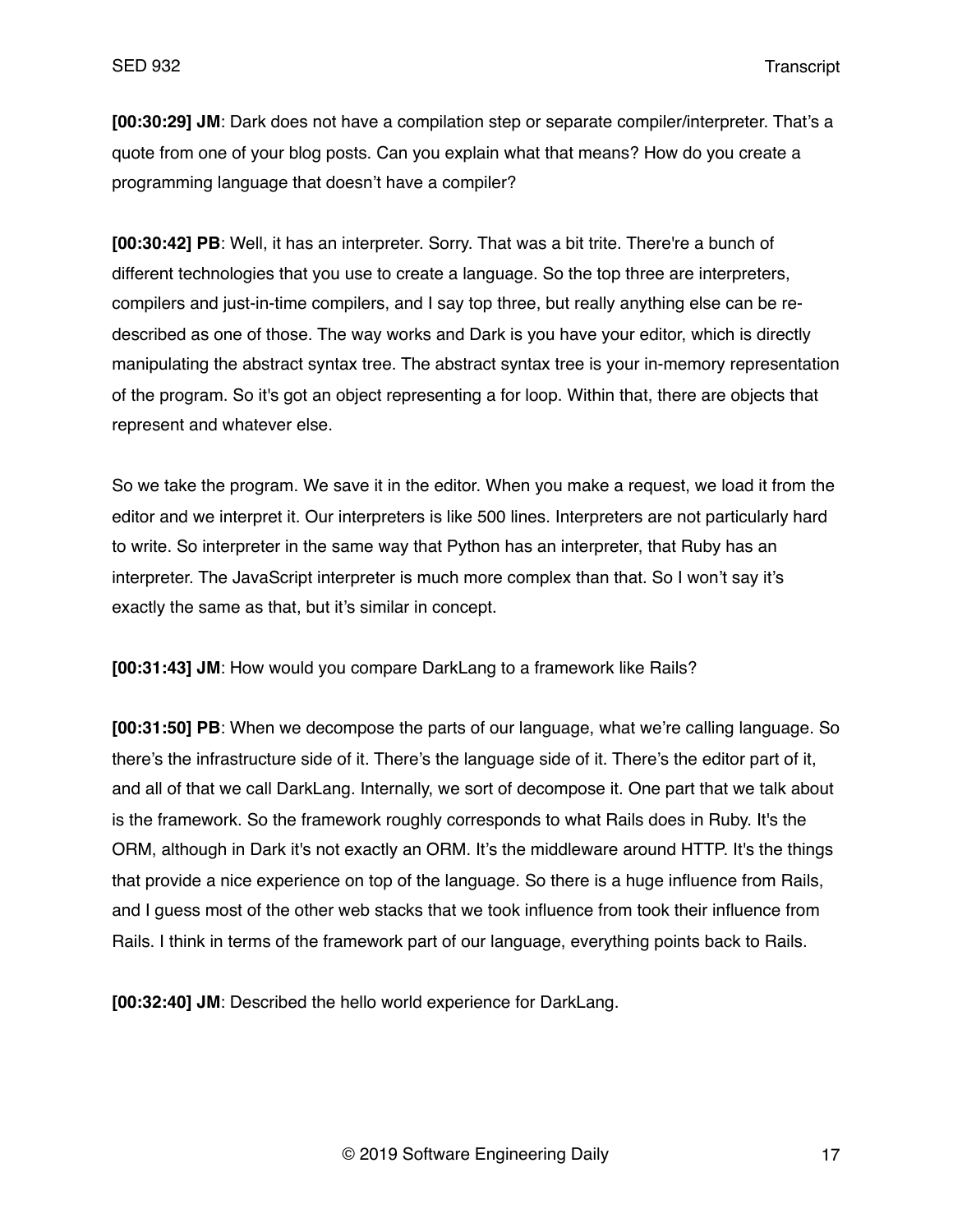**[00:32:44] EC**: I think the other comparison people make with Rails is that when Rails came out, it was amazing how much faster it was to set something up. It was very pragmatic. I really enjoyed the era of time that was Ruby Rails Heroku. That was great.

**[00:32:57] JM**: Isn't that today?

**[00:32:58] EC**: It still works today, but it takes longer than it takes in Dark. So I'd moved over.

**[00:33:03] JM**: Oh, moved into the Dark era. The Dark ages.

**[00:33:05] EC**: I've moved, because me getting my hello world in Rails usually takes me like – I don't know. I have to go to my command line. I have to update things. I have to make sure all my homebrew packages are correct. Yeah. So you spend a bunch of time doing stuff in like – I don't know, maybe 30 minutes if you're fast. Later, you have your server up with your hello world. In Dark, you just open your browser. You specify the method and what you want to return as your response, and you have an API with hello world up in GIF length, like 10 seconds, 4 seconds. It's short.

**[00:33:34] PB**: You twitted out a GIF recently.

**[00:33:35] EC**: I did twit a GIF, yeah, mostly because mostly so pleased that it's that length.

**[00:33:38] JM**: What was the GIF?

**[00:33:39] EC**: It was literally making a whole the world and Dark. It fits it's in that span of time.

**[00:33:45] JM**: Why do I want a programming language that is tightly coupled to a cloud?

**[00:33:51] EC**: So many reasons. One, you don't have to do the part where you make the thing and it works on your computer and then you're like, "Oh, wait. No one else can use this. This isn't real. I now have this giant other project. Get it, like set up and put somewhere else," which I always find extremely disappointing, because I've done the fun part of building the thing and it works for me, but oh, now I have to make work for everyone else.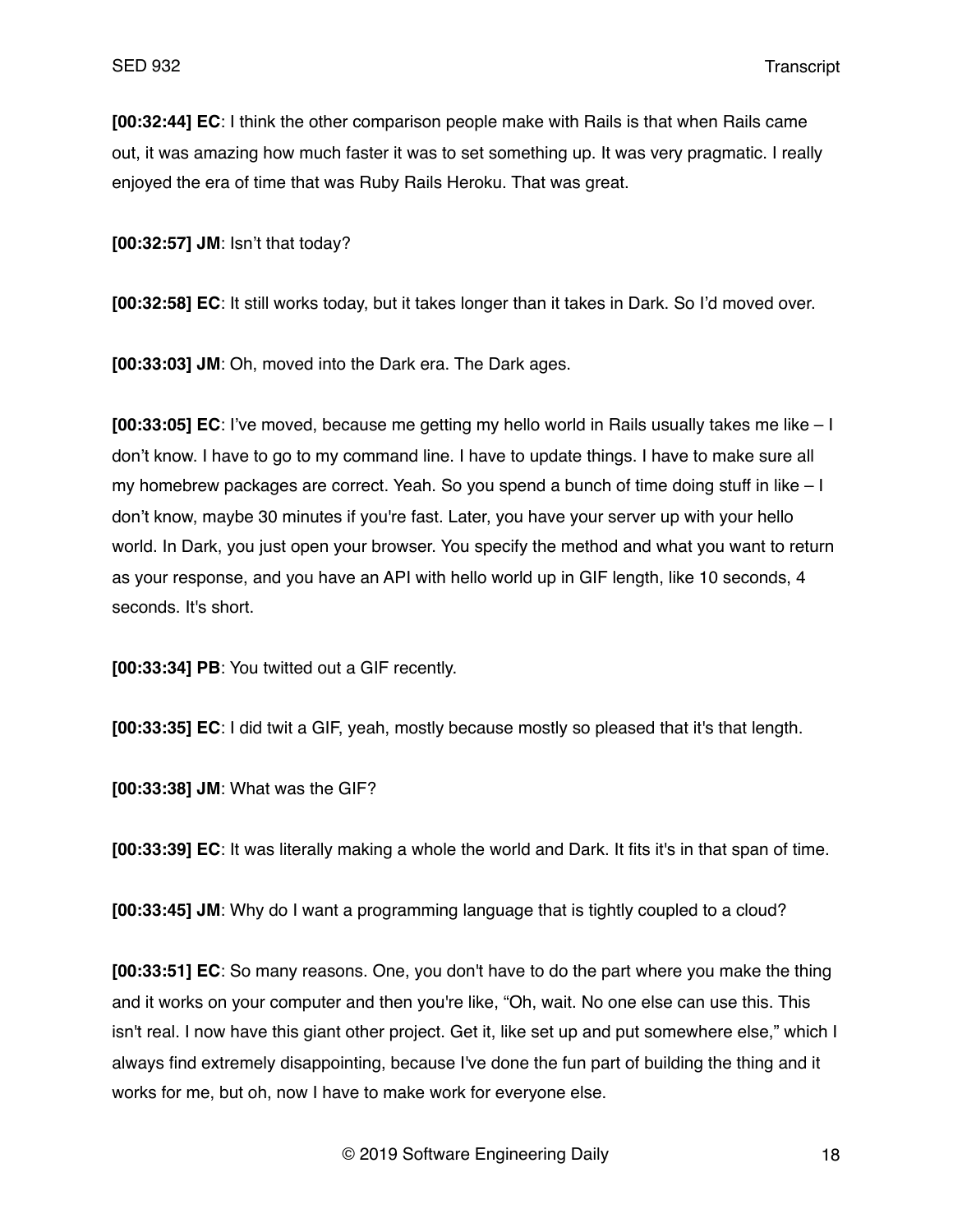**[00:34:10] PB**: I do that the other way around. I build the infrastructure first and then I get so frustrated by that that I've lost all enthusiasm for creating whatever it is I'm trying to create.

**[00:34:19] EC**: Both of these results in no new software being made.

**[00:34:23] JM**: You guys should just quit and start a podcast. Oh, wait. That's what I did.

**[00:34:27] EC**: Paul has a podcast. Don't quit. Please don't quit. That would be no fun.

**[00:34:31] PB**: Yeah, I don't record enough of that podcast to do it.

**[00:34:33] EC**: But then the other thing is you get cool stuff that you don't get in other experiences. So when you're programming in Dark, because you're on your production infrastructure, you get all of your incoming requests and you can see real trace information. So there is a huge difference between writing some code and then being like, "I wonder if this works," and then shipping and seeing if it does and being able to like add one new expression. Immediately see what the effect of that expression was and have that like real-time confirmation that you're doing the right thing every step of the way.

**[00:35:00] PB**: I want to add more here. There's so much more. Deploy list is the thing – You can tell. We just turned from like having a conversational podcast too excited like Energizer Bunny's. So the thing that we're calling deployless this thing where you write code and then it is instantly in production and like the deploy time is like 50 milliseconds. That was like the original, the first thing that we added to Dark, and that's just like completely life changing. Anytime that I go back to the old ways of coding, I'm just like, "Oh! I can't believe I have to do this anymore."

**[00:35:38] JM**: You probably have both seen Repl.it, right?

**[00:35:40] PB**: Yeah, that's cool.

**[00:35:41] EC**: Yeah.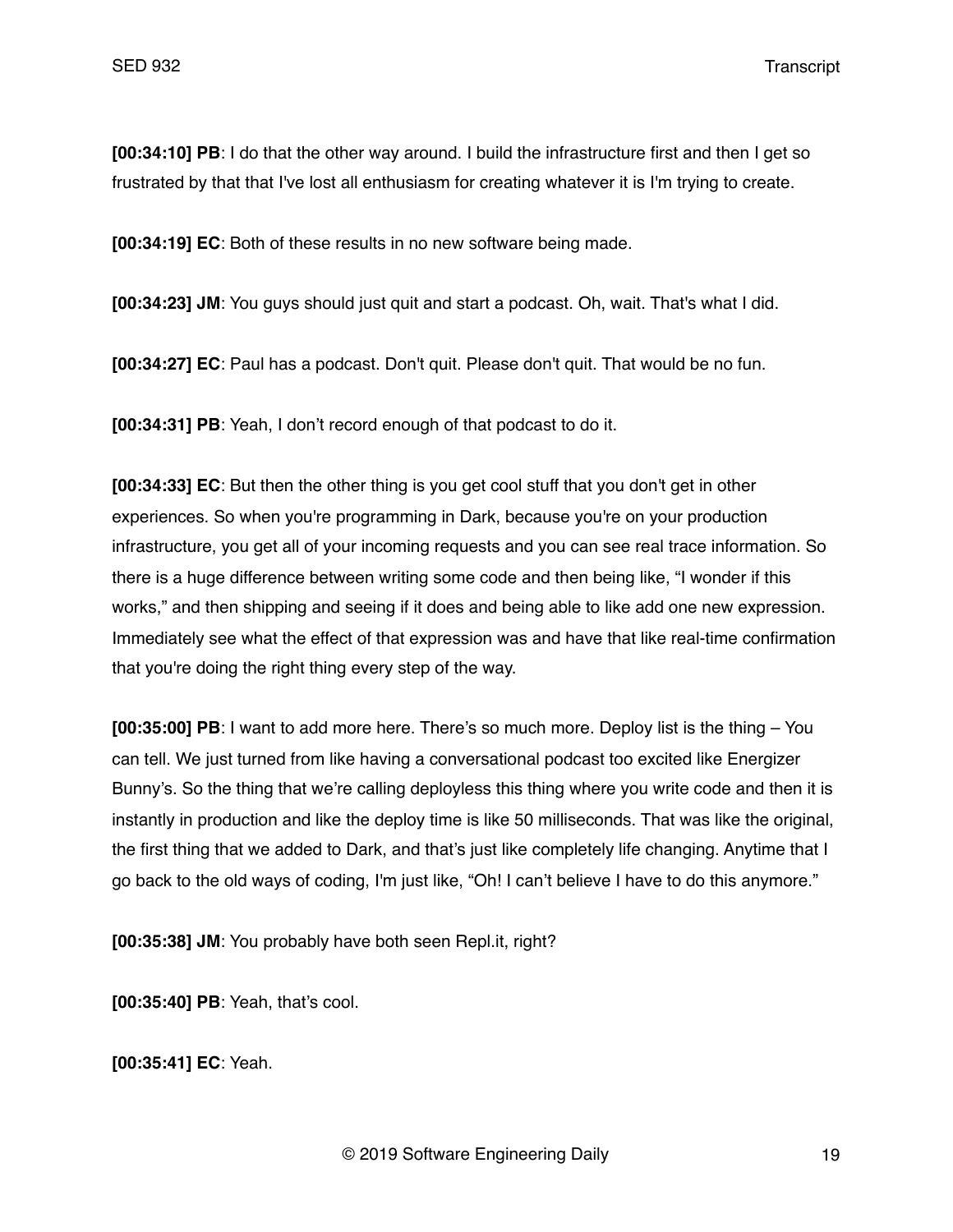**[00:35:41] JM**: So Repl.it's perspective is you develop in the browser and the browser gives you this environment that's connected to the cloud and you don't even know you're connected to the cloud. I feel like Dark kind of does the same thing, but as a programming language. How would you contrast those two experiences? Do you know much about it? I haven't even used – I haven't used Repl.it. [inaudible 00:36:12] a little bit in it. I did show on it, but I don't know too much about it.

**[00:36:16] EC**: There's definitely I think – From what I understand of Repl.it, one of their core use cases is helping people learn. That real-time feedback aspect and why people like Repl.it in general is because you're seeing what's happening right away. Historically, can find that experience to things that are about learning or for people who are new to developments. It's like Scratch is another classic example, which is like a learning language from MIT where you see what's happening in real-time, which is mostly for children. But I think 140 million people a year use it. So it's probably not all children.

From that perspective, those tools are usually regarded as I am doing this to learn. Similarly, when you're doing any frontend developments since you're in the browser, you can open your browser tools and tweak things and, again, see it is you learn. We don't usually have that experience for building backend. So that's the exciting thing about having a language for building backends in the browser. The difference is our intent with Dark is that you actually write your real application and it keeps growing with you. It's not something where you're just playing to learn. It's certainly you can learn, but the point is actually shipping production code not playing with something or learning something new.

**[00:37:18] JM**: Explain what feature flagging is and why that's integrated into your language.

**[00:37:23] PB**: Feature flagging is basically a glorified if statements. It allows you to show different code to different people mostly from a controlled that's separate from the codebase. So it has a lot of similarities to the AB testing or to blue-green deployment, but is basically a thing that lets you show a feature to some subset of people and not all the people so that you can you get feedback from your beta testers or ship something to production that isn't quite ready but that you don't want to just live on a branch for a really long time.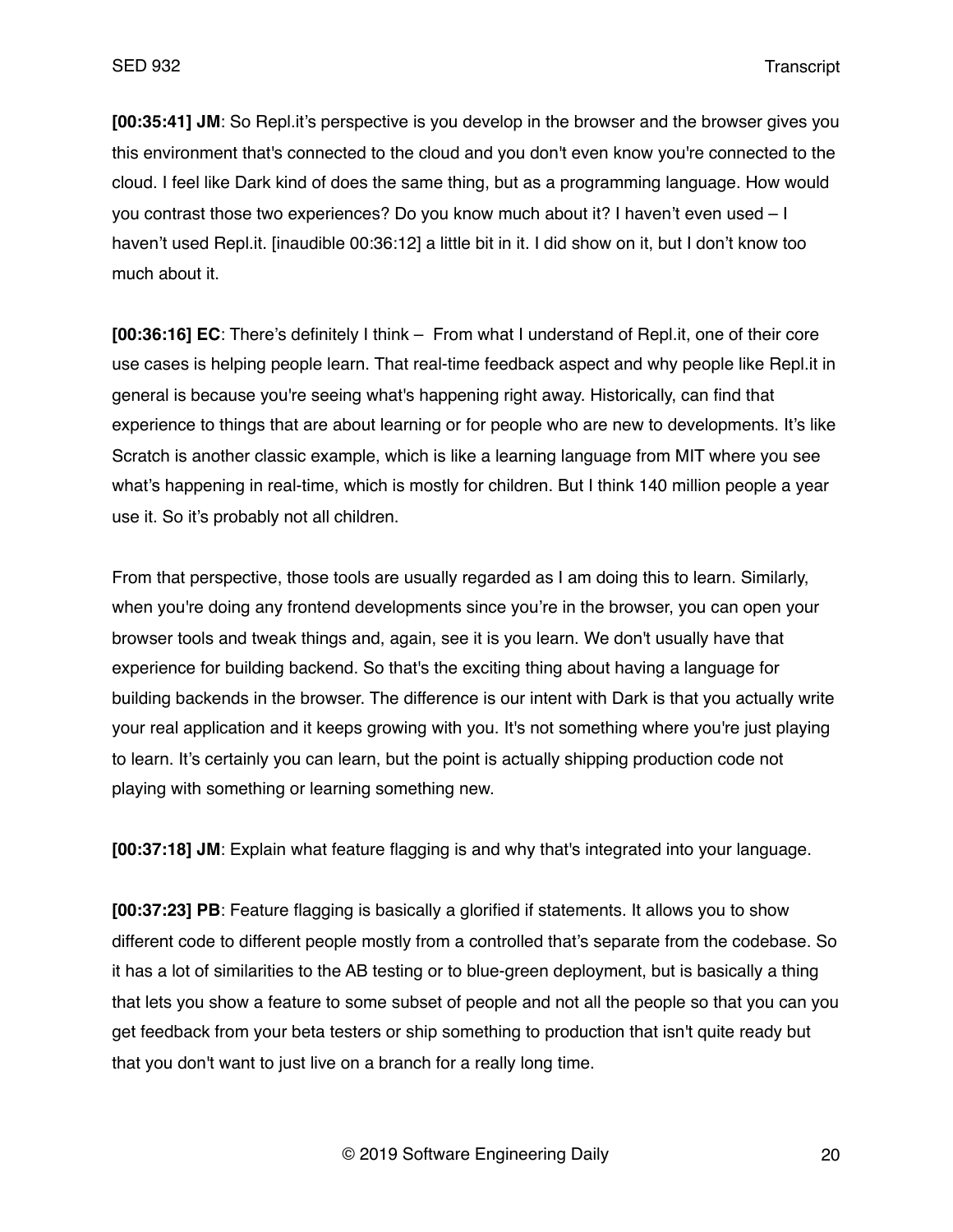The reason that it's integrated into the language is because it was important that for how we were building feature flags, it was important the once they had a semantics. What I mean by that is we needed to understand what happened when the future flag was in various different states. So what does it mean when the feature flag is not done or you've just inserted it? How can we make sure that the code continues to work until your feature flag is in the stage that you actually want it to be represented?

The reason that it's so important to have this in Dark is that feature flag replaces every other technique of conditional code deployment. Today we have our dev environments, which is sort of – Different environments. It's a different place that the code lives. We also have all the various skip branches and pull requests where we ship into media code. We also have the action of replacing code that's in production with the new code that's coming into production, and often this is integrated into stuff like Kubernetes.

All of the stuff in Dark gets replaced with a single concept, which is feature flags. The intuition there is if we're going to use feature flags to enable things to users anyway, if that's the mechanism that we're going to use. To my mind, that is the state-of-the-art mechanism that all the best companies use, then wire the other steps so important? Why is it important that there is a deployment?

Once you've used to be that when you deployed something, that was the way that you delivered something to users. But now, if you've moved that into a future flag, then all that's left in the deployment is the risk that you fuck something up and you're taking down the server. All that's left in the idea of having git branches is merge complex. That there isn't any real value to it anymore.

**[00:39:52] JM**: You're blowing my mind.

**[00:39:53] PB**: Thank you. Honestly, that's a feedback we get a lot.

**[00:39:58] EC**: That's I think are most used emoji. When people tweet about Dark is like the brain exploding emoji, which makes me pretty happy.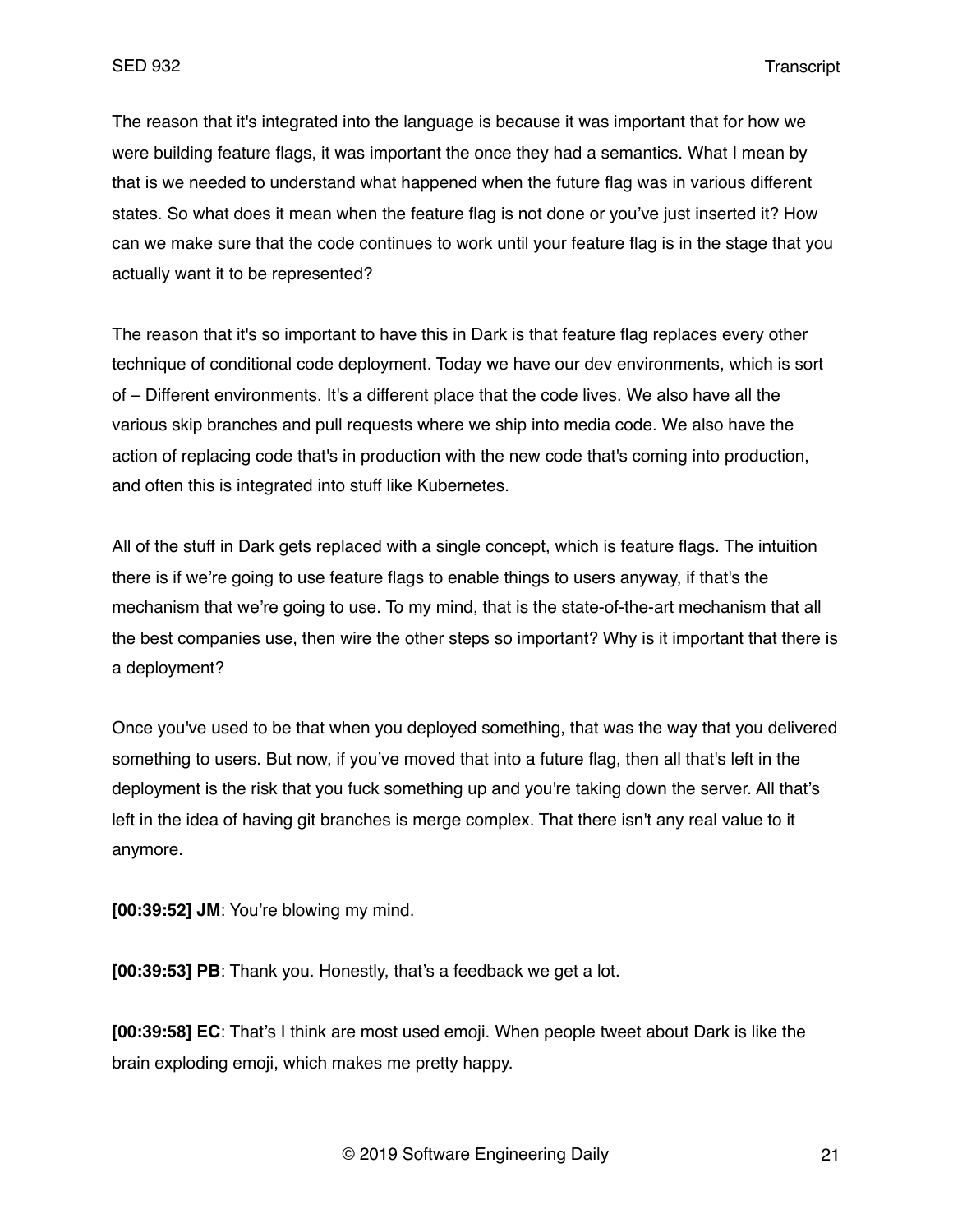**[00:40:04] JM**: No. I kind of just got it, because I've been doing a lot of interviews with Facebook engineers, a lot like the earlier Facebook engineers, and many of them mention – And you're friends with Edith. You host a podcast with to be continuous. Edith, who runs LaunchDarkly.

The way that a company that where their workflow around feature flagging is mature, the way that those companies operate is in many ways a lot safer, a lot more pleasurable, just different. It's more empowering for the people who are not shipping the code directly to act like operators, because they can just turn on and off feature flags.

Feature flagging really is one of these things that's kind of I feel like sneaking up on the industry, because initially you look at it and you're like, "Okay, cool. It's an augmentation to modern continuous delivery workflows." But when you kind of see that it's just – It's like continuous delivery in the sense that like if you can leverage it significantly enough, it can completely change how your company operates.

**[00:41:24] PB**: It is exactly like continuous delivery, and it has – I mean, it's sort of an enabler of the two. There's a reason that Edith, the CEO of LaunchDarkly, has a podcast called To Be Continuous. It's the same concept. One is an enabler for the other and they can't exist without each other. It's all about reducing risk. They're both tools that reduce the risk of a single piece of code, like a single massive code drop, which everyone knows doesn't work into many small chunks, each of which have significantly lower risk.

**[00:41:57] JM**: Right. It makes the gradual ratchet up process much easier. Funny story about Facebook. This was in a recent episode, but there was just this guy I interviewed who used to do Facebook release engineering. There were some huge outage. I think I asked him like what was the biggest incident or outage that he remembered, and there were some incident where like Facebook accidentally turned on all the feature flags.

**[00:42:23] PB**: I've heard of this. This has been recounted.

**[00:42:27] JM**: I just laugh every time I think about that. Okay. So when you talk about unifying the programming language and the cloud provider, it calls into question what are you doing on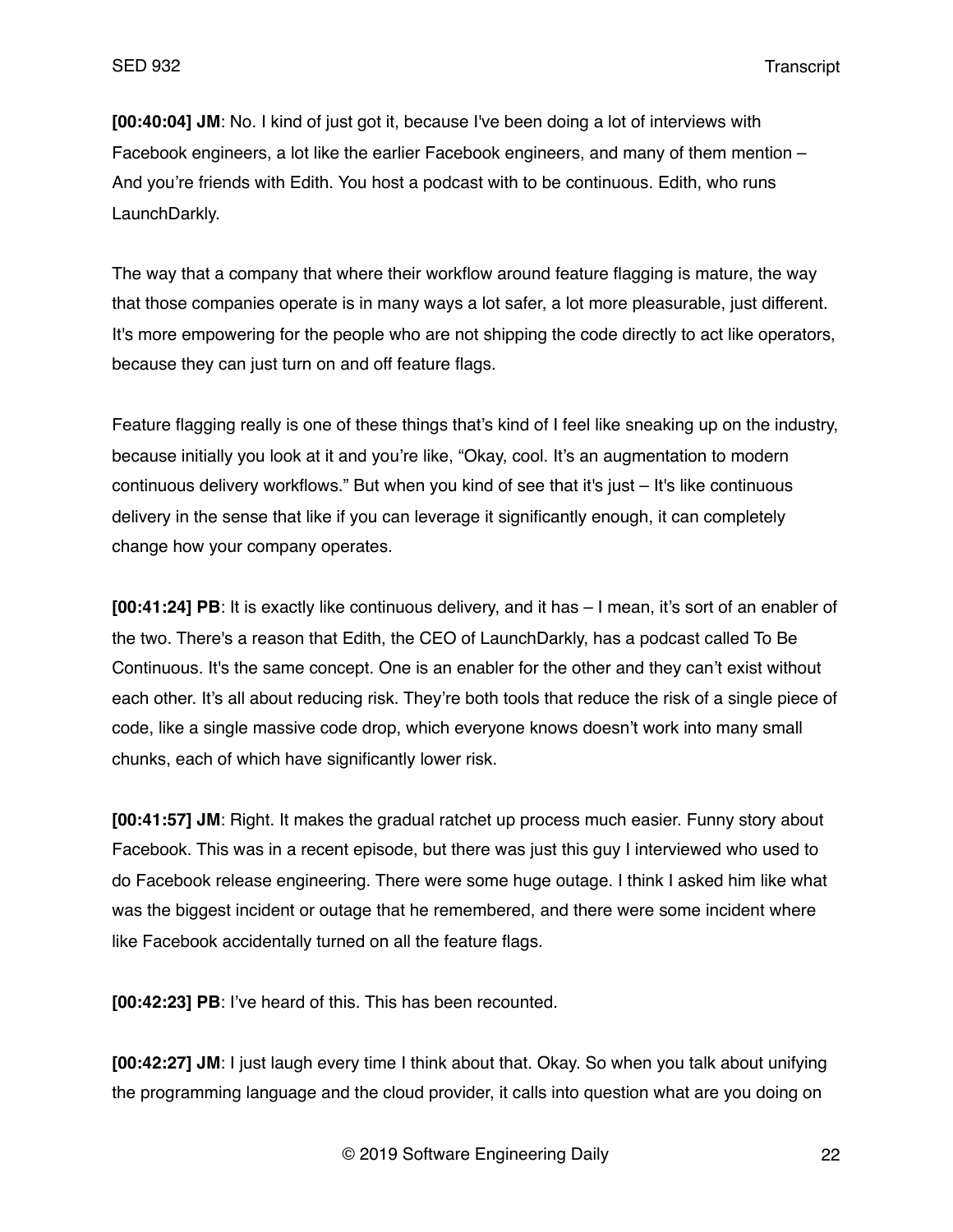the cloud provider? What should the cloud provider be doing, or are you a cloud provider? Tell me more about how Dark presents itself as an infrastructure provider today. I guess this is more Dark the company.

**[00:42:51] EC**: From the perspective of using Dark, you're just programming your backend and the cloud just exists for you. You don't think about it at all. So it's completely invisible. So it's not like you write a bunch of code in dark and then there's a bunch of other settings or things you go fiddle with to make it work. It just works and that's the benefit of having something that's deployless.

From the company perspective, I guess we think of it the same way any other cloud provider would. We think of it as we're providing people, compute and storage.

**[00:43:16] JM**: You're on AWS at this point?

**[00:43:19] EC**: We're on GCP.

**[00:43:20] JM**: GCP. How do you evaluate those two cloud providers in the choice of usage?

**[00:43:27] PB**: Kind of a bunch of different ways, but one of them honestly is just like fuck AWS. It's a nightmare. I hate it there also. Very predatory company. So we picked GCP.

**[00:43:37] JM**: Really? What makes you say they're predatory?

**[00:43:41] PB**: I remember, I don't know if it was said publicly or if it was reported back, but one of the executives at AWS said that they look at their customer's traffic to decide what products to build next.

**[00:43:53] JM**: I mean, I'm wearing Amazon clothes most of the day.

**[00:43:58] PB**: I know. We're all complicit.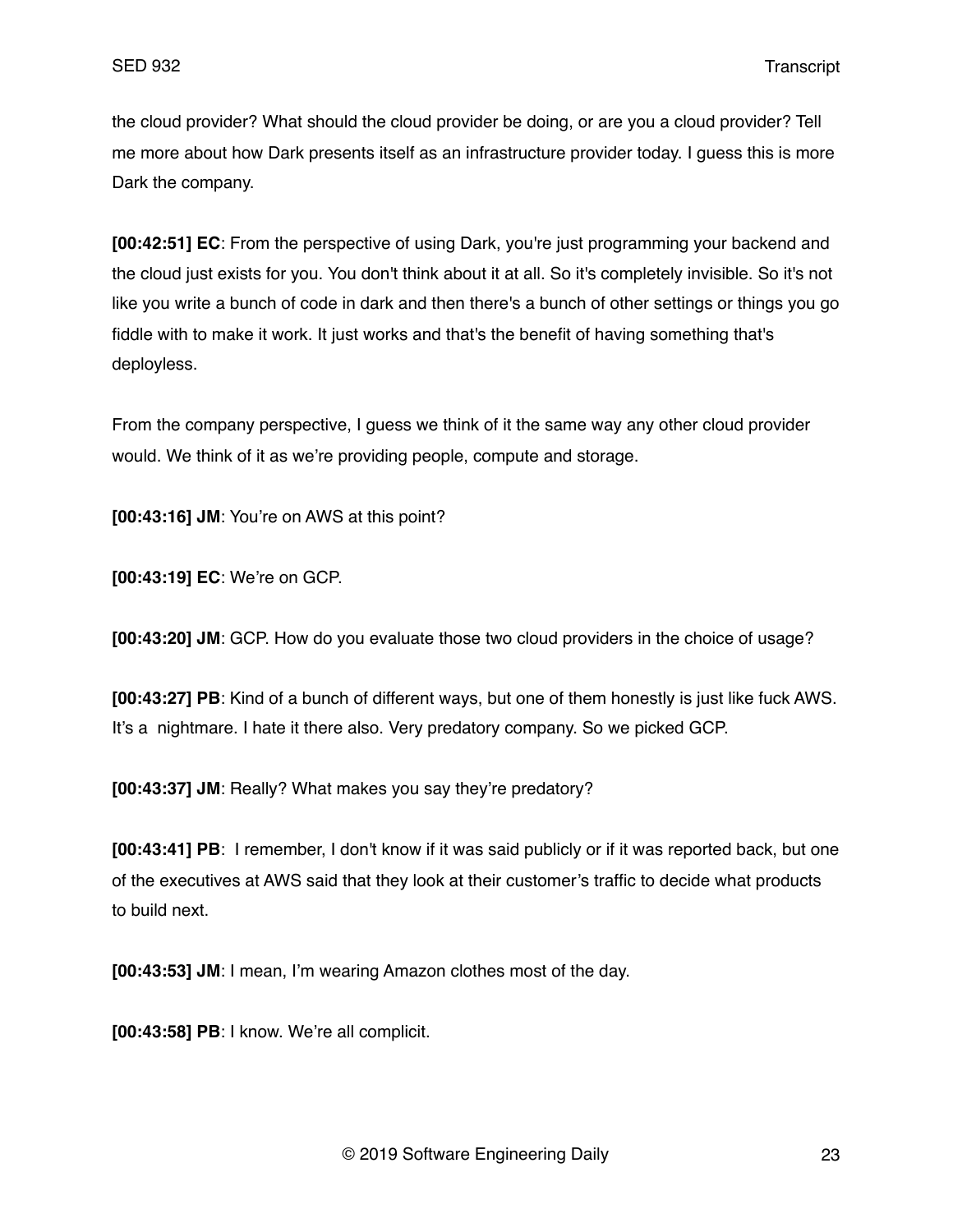**[00:44:00] JM**: They're 15 bucks, but it's not complicit. It's like this leaves to better quality products, right?

**[00:44:05] PB**: Sure, and it leads to Amazon taking all of the value of the infrastructure ecosystem.

**[00:44:10] JM**: Isn't that great? The infrastructure developers can go do something else.

**[00:44:14] PB**: Not if you want any innovation in the ecosystem. If you want companies to be able to innovate in the ecosystem, then it stands to reason that the reason that they're creating their tools isn't necessarily so that Amazon can make more money.

**[00:44:29] JM**: This is what is so baffling to me, because this is what these open source companies are saying.

**[00:44:35] PB**: They're right.

**[00:44:36] JM**: They're billion dollar companies.

**[00:44:38] PB**: And they're still right.

**[00:44:39] JM**: But it's not inhibiting their innovation at all.

**[00:44:43] PB**: If Amazon takes all the value from them, then it is.

**[00:44:46] JM**: It's not taking all the value from that. Confluent is still a multibillion-dollar. Elastic is still a multi –

**[00:44:51] PB**: Yeah, but Amazon has just started doing that stuff. How does look 5 years or 10 years? Are they still companies that are pumping back the revenue to innovate on the products or are they not? I mean, we don't know for sure, but certainly from the perspective of Dark, we are setting up Dark so that it is not in a way that it can be cannibalized by cloud providers.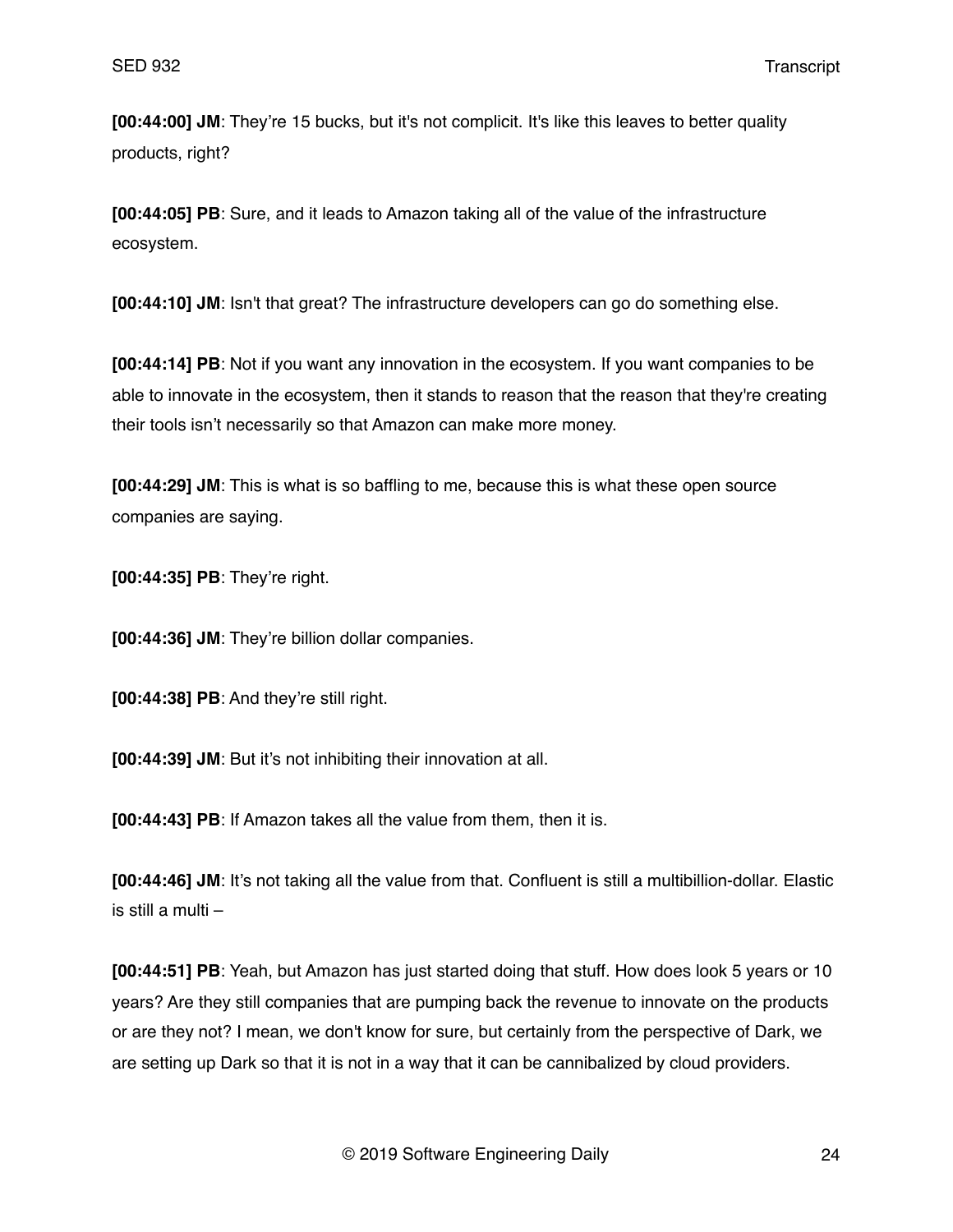#### [SPONSOR MESSAGE]

**[00:45:24] JM**: Every software engineer rights integration. Whether we're integrating Stripe, or Slack, or Google, or Facebook, we write code to leverage the APIs and tools of the software world. As an application gets bigger, more and more of these services exist in your app. You have Twilio, and HubSpot, Zendesk, and Salesforce. You begin to want integrations between these different services and the amount of integration code you have to write grows and grows.

Zapier can simplify the integration process between your apps and services. Zapier is an online automation tool for connecting two or more apps. For example, I can use Zapier to integrate Stripe with Google Sheets, and every time a user signs up and pays for a subscription with the Software Engineering Daily mobile apps, their Stripe email address can be put into a spreadsheet and Zapier can make that Google Sheet easily import those email addresses into our MailChimp newsletter, Software Weekly.

Then Zapier can make sure that every reply to the MailChimp newsletter sends a message to our Slack. If that newsletter subscriber is also in our Slack channel, we could send them a message and start a more real-time conversation with them. If you're looking for a single service that centralizes all these integrations into simple workflows called Zaps, Zapier is the easiest way to automate your work. Find out how Zapier can help your software integrations by going to zapier.com/sedaily to try Zapier free for 14 days. That's Z-A-P-I-E-R.com/sedaily.

There's probably a way that Zapier could make your software run more smoothly. If you are just a technical person, you probably have enough spreadsheets and Gmail accounts and social media management that Zapier could save you some time personally even if you don't have a business. So check out zapier.com/sedaily right now through November and learn how your API integrations could be managed more easily. Try Zapier for free.

Thank you to Zapier for being a sponsor of Software Engineering Daily .

[INTERVIEW CONTINUED]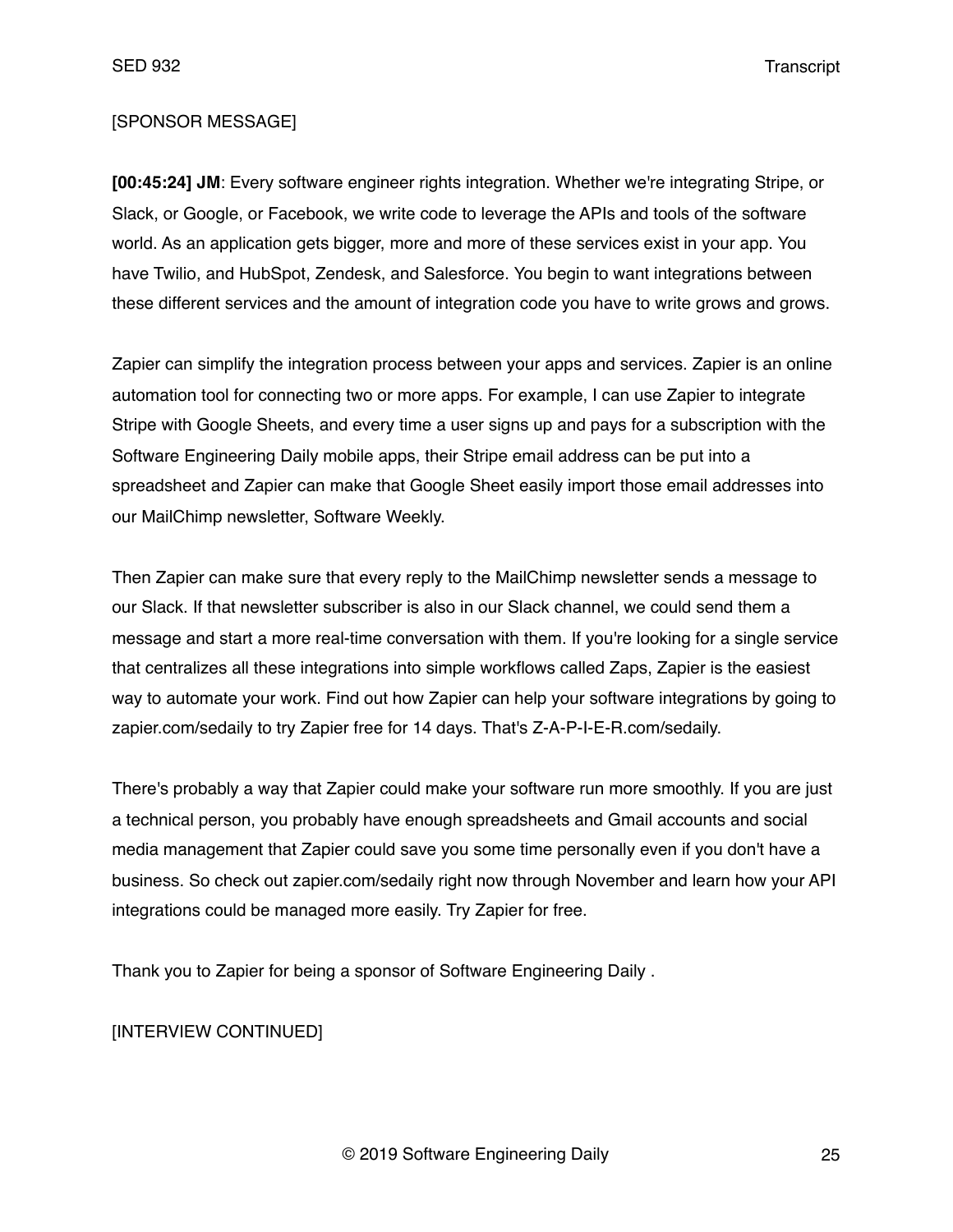**[00:47:53] JM**: I mean, just to stick on this point for a little bit longer just because you're a powerful voice in the space of cloud infrastructure and I really just want pushback on this, because –I mean, look, I worked at today Amazon for eight months. I love the company. I love it. I believe in their ethos and I don't think of them is predatory.

**[00:48:14] PB**: I think a lot of my perspective is shaped by being on the far side of the table when talking to like executives in cloud. Yeah, I'll just leave it at that.

**[00:48:26] JM**: Really? Come on. Expound on that.

**[00:48:30] PB**: I don't have any more to say on that.

**[00:48:33] JM**: I guess.

**[00:48:35] EC**: I certainly agree that there is value to us having public clouds. I think we don't want everyone to be sitting around running their and server in their basement. We don't want everyone having to maintain their own data centers. I think the industry gets a lot of value. In fact, there [inaudible 00:48:48].

**[00:48:48] PB**: That's the thing. Amazon did a lot of innovation of their own, like the Lambda is a thing Amazon created. It's wonderful innovation. I mean, S3, EC2, all of those are amazing innovations and stuff like Dynamo. There's a lot of amazing stuff that Amazon has done. But they also do stuff that's shitty.

**[00:49:09] EC**: I think that's the challenge though of how we think about them in terms of a player in the ecosystem. Clearly, there's been an entire ecosystem built around these large cloud providers. So from that perspective, that's more innovation, that's good. That wouldn't be happening if there wasn't a behemoth in this space to spawn all the other things.

But as those thing start to grow up, is there too wide of a gap to where they can be large enough to be genuine competitors as compared to something that would being acquired and it's just a feeder for Amazon innovating the acquisition rather than creating their own things or that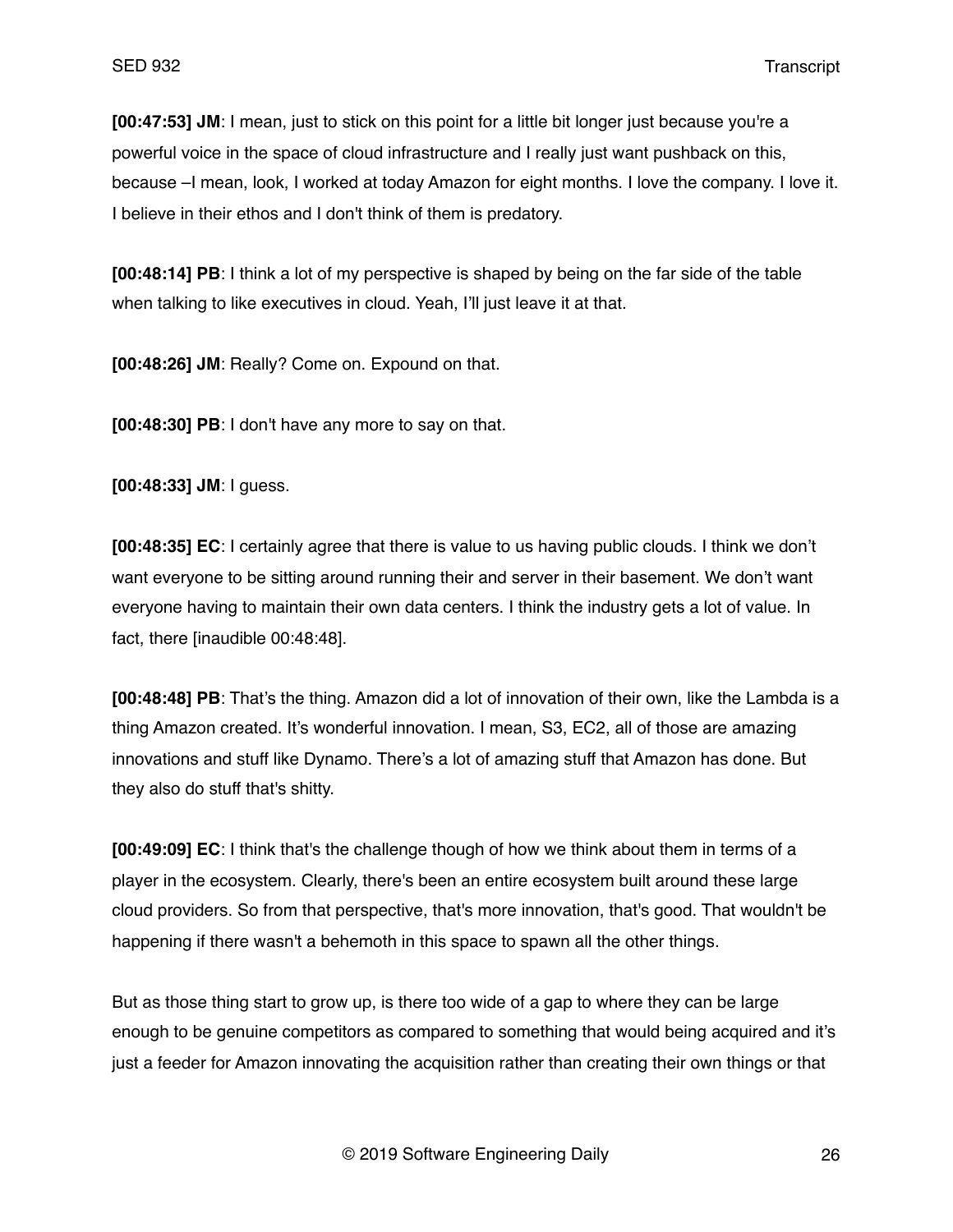they get copied and then effectively destroyed. What happens there? I think we haven't seen yet will there be companies that are able to be at the same scale as major providers?

**[00:49:49] PB**: I mean, I think that's part of the problem that traditionally there is a sort of unwritten rule in Silicon Valley that when you compete too strongly with someone, you sort of acquire them or something like that, or you at least play nice with them to get some value – Or to allow them have some of the value that they've created. When you look at Amazon's approach of like, let's say, forking the Elasticsearch distribution, or giving a version of a clone of Mongo, but that is an old version of the protocol.

I have no doubt in their own mind what they're doing is responding to customers' demands, but they're also having incredibly negative effect on the ecosystem. When you look at these open source companies who are changing licenses, when you look at the sort of thing that the copyleft people have been saying for years about the AGPL and that sort of thing, that you start to see that there's a lot of truth to what they're talking about, that it is possible in our current ecosystem for someone like Amazon to play completely within the rules and have massive negative effects. I think that something that our industry, especially the open source side of it, did not consider when we were starting to do all that stuff.

**[00:51:06] EC**: I think, also, it kind of points to a bigger question where I don't think we have very good ways of talking yet about the responsibilities of a company that is a platform compared to any other company.

**[00:51:15] PB**: Absolutely.

**[00:51:16] EC**: I think you see the same thing in consumer stuff. How is Twitter's responsibility for how people are using their platform different? I think AWS, kind of there's a similar thing for the software ecosystem there and I don't think we've talked about that very much yet.

**[00:51:29] PB**: I mean, there's definitely a lot of people out there criticizing Amazon's ethics across the entire company and not just within AWS.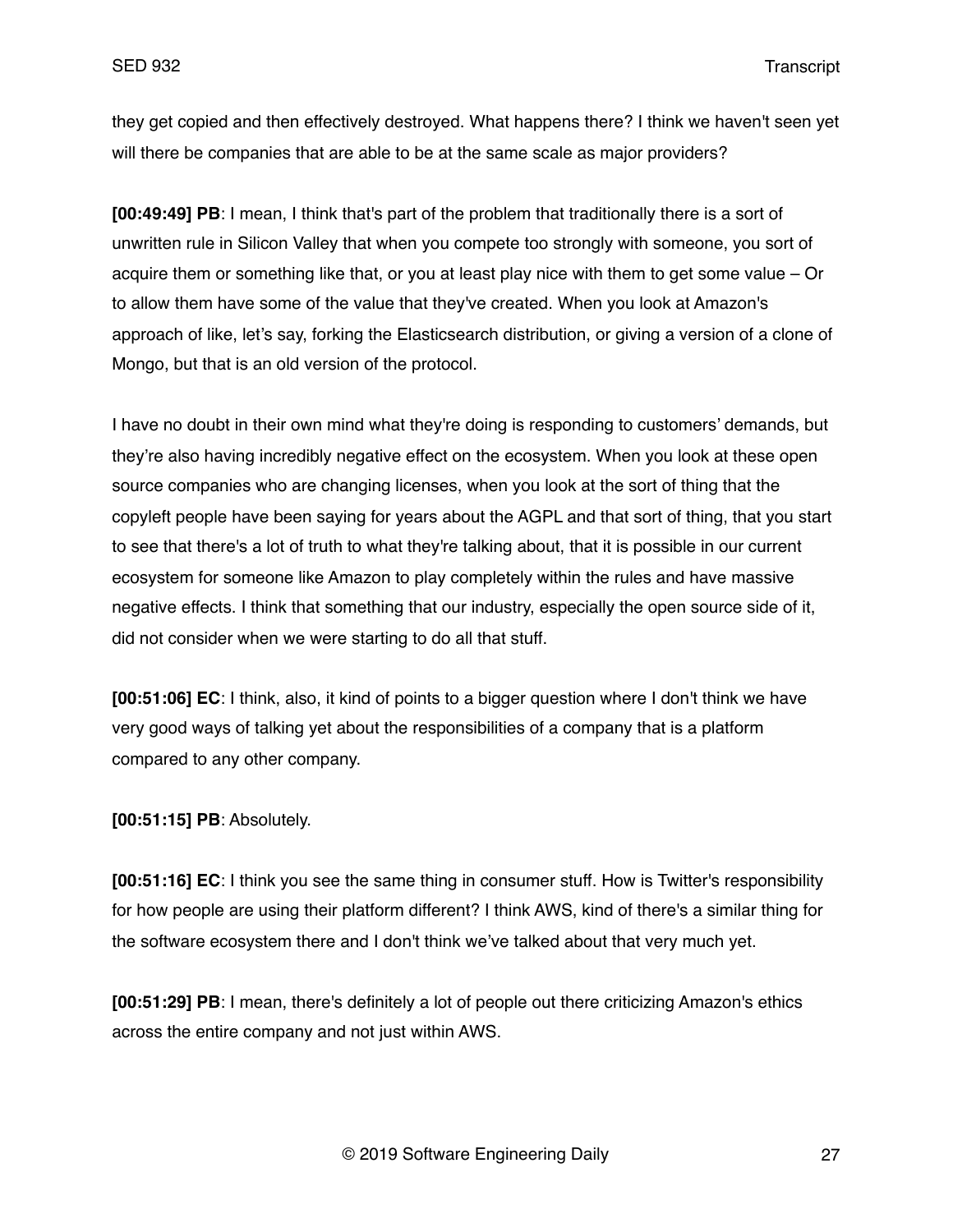**[00:51:36] JM**: I think most of those people are deeply confused. This is like a discussion about generic drugs like. If a drug manufacturer creates a novel drug, there is a six-month window and then generic companies are able to produce copies of it, much like AWS produces generic versions of Elasticsearch. It's like a lower quality product. There's no way that the Elasticsearch product from Amazon is as good as the one offered by Elastic, because for Elastic, it's existential, and we know that offering search and services on top of search is an infinitely complex problem. So why are we at all worried about Elastic's viability as a company?

**[00:52:20] PB**: I think that's a sort of bizarre positioning to it. The issue is the sustainability for the users. If the users take their money and they pump it into something that Amazon makes, and they're going to do that, because it's convenient to be integrated with the rest of your AWS infrastructure. The stuff that comes from that that Elasticsearch cannot provide, as well as the costs and economies of scale that Amazon gets from being, frankly, a monopoly provider.

So what you have from this is that the sustainability of the ecosystem is damaged and the sustainability of that product is damaged, because Amazon is taking from that community, which it's legally entitled to do, that this is how the licenses were all set up. But do not contribute back to Elasticsearch or to Mongo. Sure, they're successful, but there are many companies that are significantly less successful, and I think Redis Labs is not a billion-dollar company. It's doing great stuff, but it has not yet achieved the size and scale of Mongo. It is equally affected by this sort of thing.

**[00:53:28] JM**: The irony here is that if these companies took a page from Amazon's book and figured out how to expand laterally into adjacent markets, into new markets –

**[00:53:40] JM**: I mean, the point of monopoly is that you can't. Only one company can do it. Once it's done, no one else can.

**[00:53:45] JM**: Well, but Amazon hasn't like captured the entire world. I'm advocating that –

**[00:53:51] PB**: 47% of the client market I think?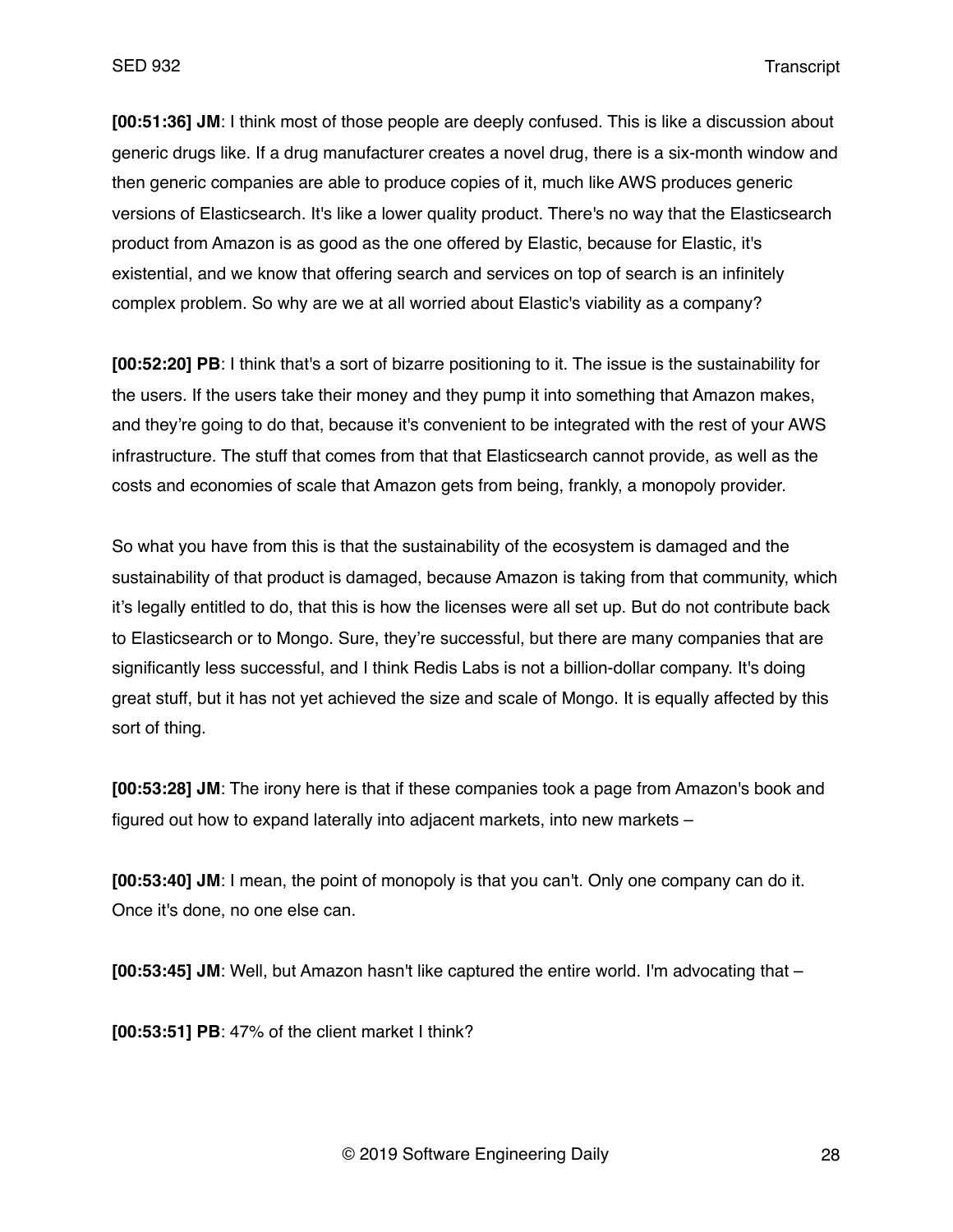**[00:53:55] JM**: I mean, it's a massive expanding market, and Amazon created it. Their first mover, not necessarily last mover.

**[00:54:01] PB**: Oh! Absolutely. Think of small startups in the space, you cannot compete with Amazon's pricing power. I mean it's true across all of Amazion, but in AWS especially. Any time Amazon offers a service, what they want is compute to be used. So there they are offering it at what is your cost price. So you cannot compete even if it's a lower quality product. It's going to be it's going to be significantly cheaper. Maybe that's really good for the consumers. All I'm saying is that it stifles innovation in the space.

**[00:54:31] JM**: All right. This is probably a conversation for another day.

**[00:54:33] PB**: Right. Absolutely.

**[00:54:35] JM**: I will defend Amazon. I am happy to take their position. If it's any consolation, obviously, most people are on your side in this conversation, the people that I talk to.

**[00:54:44] PB**: This is why we're throwing a shout out for Elizabeth Warren.

**[00:54:49] JM**: I think it's worth a shout out to Mark Zuckerberg. I don't think he did anything wrong in that commentary. Again, we don't need to have this conversation.

**[00:54:55] JM**: Sure.

**[00:54:57] JM**: What's the go-to-market strategy?

**[00:54:58] EC**: This isn't going to sound terribly exciting, but Dark is really all about developers and developers writing applications. From that perspective, we're still in private beta right now, but while we are in our private alpha, what we did was spend all of our time sitting side-by-side with people who are writing services on Dark and making sure the experience was what they wanted it be. So, yup, there is not much novel in that we hopefully build a set of tooling that people love using easing way more than they have right now and helps them be more productive.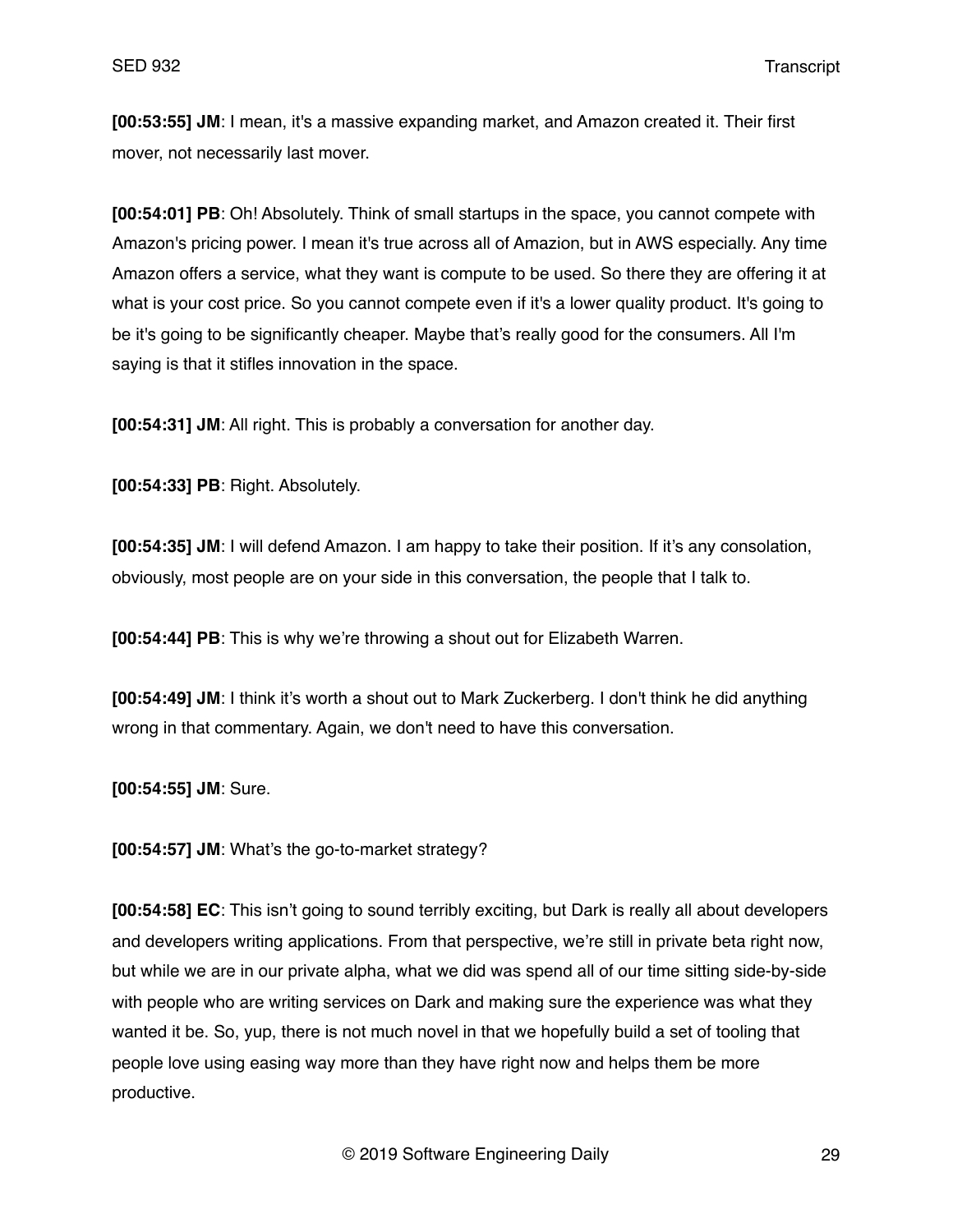**[00:55:27] JM**: What kind of feedback do you get from users so far?

**[00:55:30] EC**: The mind blowing emoji. That's my favorite once still. Definitely, you this experience there. It takes a minute to wrap your head around the concept since it's so different to put your language or editor in your infrastructure altogether. So we usually spend a little bit of time with people kind of building up that workflow.

Specifically in Dark, one of the things that makes for a great workflow is if you've already built your frontend or a mobile application or you're building something that basically is just talking to other APIs and you don't need to build a frontend. Starting from there, and then building your API based on those requirements and then building your data stores based on the API that you need to support tends to be that preferred workflow with people.

**[00:56:05] JM**: Did you see the Ballerina Project?

**[00:56:07] PB**: Yeah.

**[00:56:08] JM**: My understanding of ballerina, I thought it was a very cool project or is a very cool project. It seems like they had trouble messaging it or figuring out how to get it in front of people. Do you have any perspective on why wasn't that project able to gain traction?

**[00:56:24] PB**: It's kind of hard to tell. One of the interesting thing about making developer tools is that developers – It's a fashion-driven industry. So the way that things are taken up and the projects that succeed are often not the best projects and there isn't a particularly strong correlation necessarily between things that succeed and things that are right ideas.

I think it's very hard to look at something and say, "This failed for this reason," or "This succeeded for this reason," apart from it managed to capture the minds of a certain set of early adopters who then championed it.

I looked at Ballerina. It's a lovely language. It made a lot of the same decisions or sort of adjacent decisions. That went with one sort of type system. We went with another. But I think

© 2019 Software Engineering Daily 30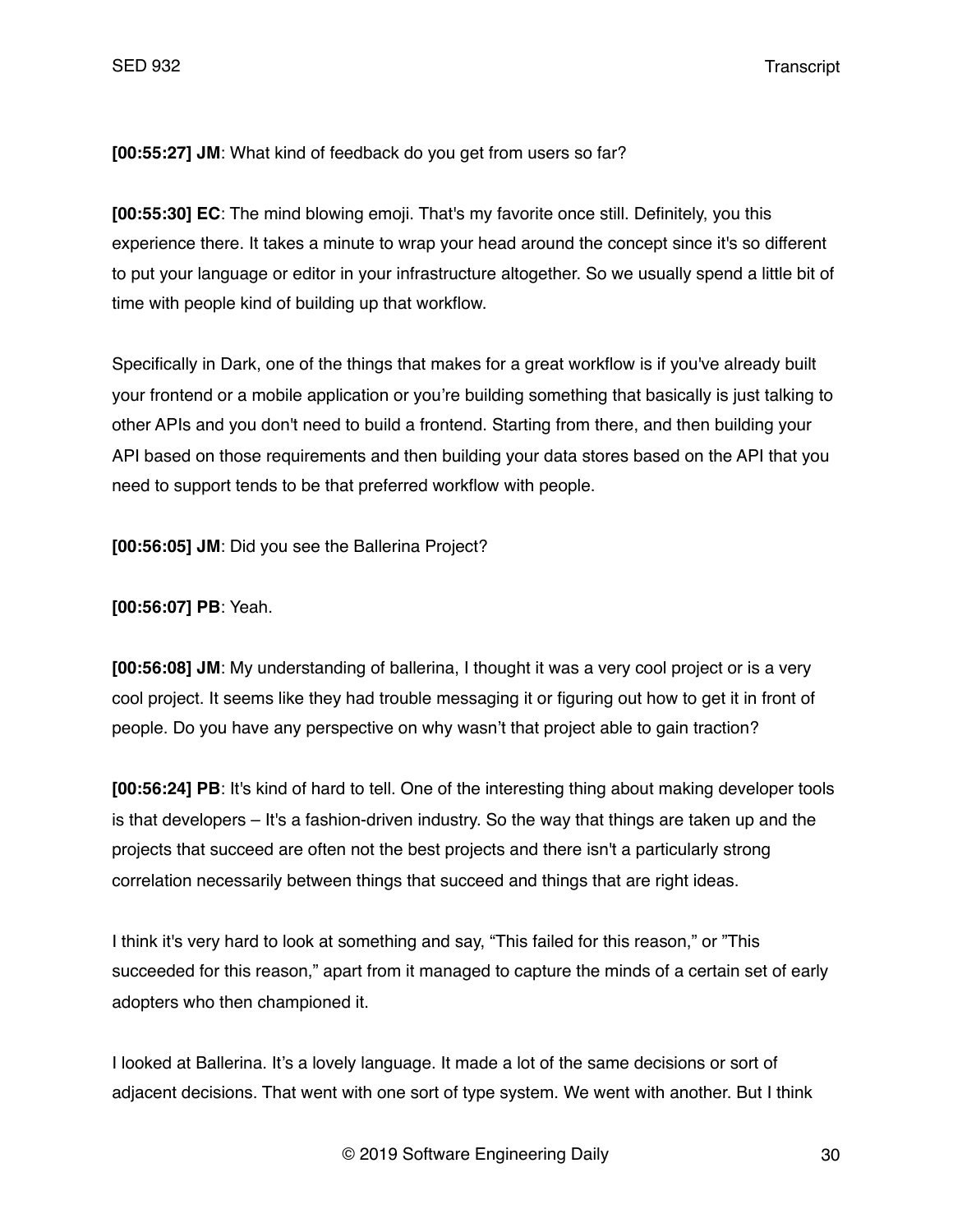that they have a really lovely language. The place that we've made a major different decision is to run the infrastructure, and that removes the large infrastructure components, versus Ballerina sort of compiles to something that can be deployed to your infrastructure. I don't know if that's the major difference or whether it's a certain way that we talk about deployless. Certainly, our deployless blog post is the thing that really blew up and the idea that really blows people's minds. So it's kind of hard to tell what exact thing didn't work for them, but I think it's a lovely project and I think it should had done better.

**[00:57:56] JM**: The first company that you started, CircleCI, is still doing extremely well.

**[00:58:02] PB**: I would love to claim that that was the first company that I started, but there were –

**[00:58:06] JM**: Actually, wait. I was looking at your LinkedIn. I saw earlier companies –

**[00:58:10] PB**: There were two disasters before that.

**[00:58:12] JM**: Oh God! Can you relieve those briefly?

**[00:58:16] PB**: First one was company started right after college with five friends, and that was largely just disagreements of opinions, and I left and they kept it going. Then the second one was my Y Combinative startup. It was called Newslabs, where we're essentially trying to do sort of what Medium did. But to be Medium, you sort of have to be F. Williams, and we were not F. Williams. In the funding climate at the time, that was never going to succeed and we shut it down after about eight months in a real blaze of glory. It was a sort of a horrifying decent.

**[00:58:50] EC**: There's a very good blog post you can read on this. It's very funny.

**[00:58:52] JM**: Oh! Really? Okay. All right. So next time, flaming startup destruction and socialism for the cloud.

**[00:59:01] PB**: Yeah, perfect.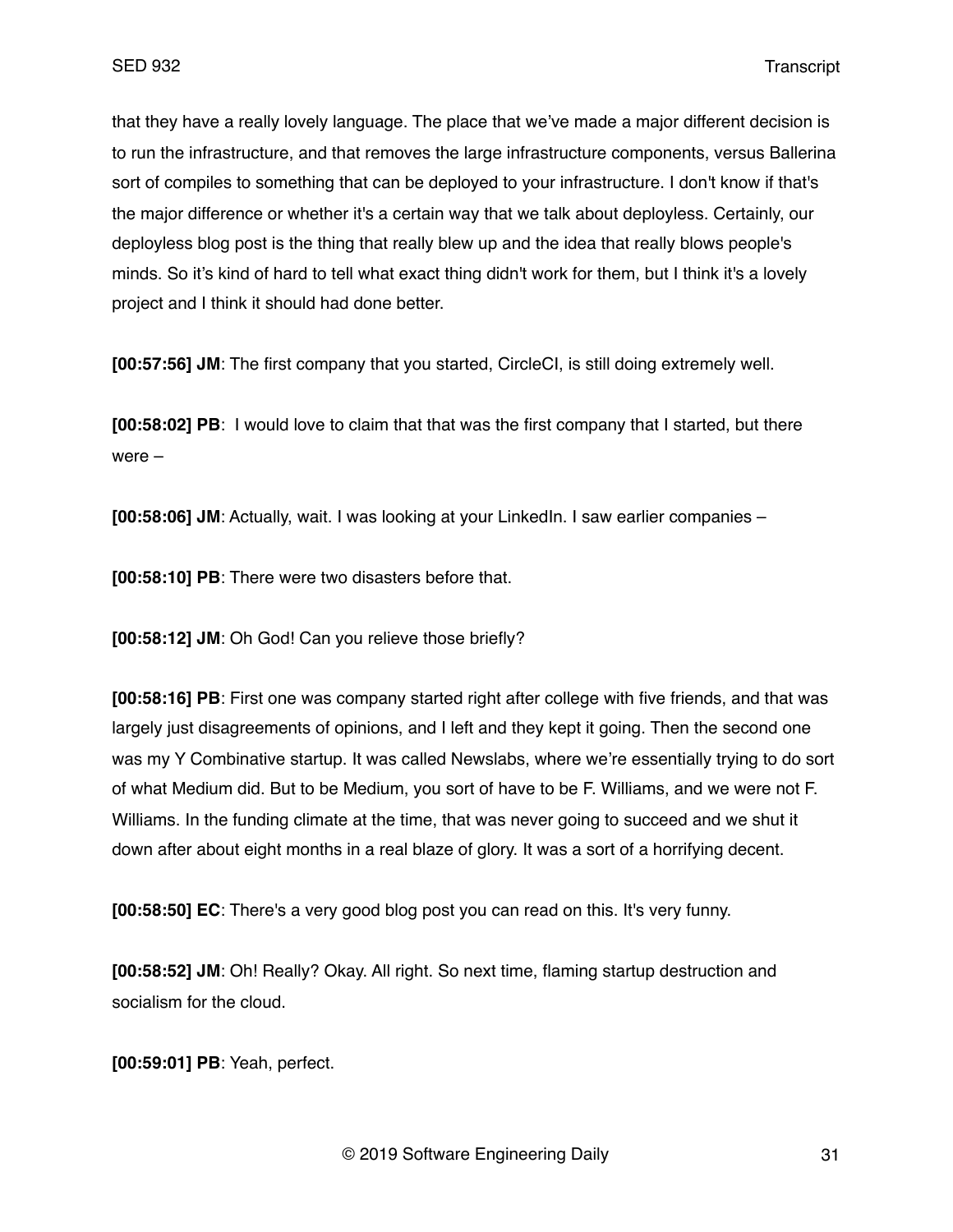**[00:59:02] JM**: It sounds like the title of a great podcast. Right. But Circle is crushing it at this point.

**[00:59:08] PB**: Circle is doing wonderful, yeah.

**[00:59:10] JM**: Did do you leave the Helm to do DarkLang, or you're doing both? What's your –

**[00:59:13] PB**: No. left in 2015 and started Dark in 2017. It was taken over by two amazing executives, Rob Zuber and Jim Rose, who took over about six months before I left. A lot of the new – When I left Circle, it was not the sort of runaway leader in the space. It was sort of tied with another provider, and I think part of the reason that it is the runaway successes is the phenomenal job those two executives are doing.

**[00:59:44] JM**: I think it's cool that you left the company that was like unicorning it and started a programming language.

**[00:59:51] PB**: It is hard to run a company. People have certain skills, and one of my skills was not being the CEO of like a midsize company that really needed to focus on like your building out executive functions and sales team and financial models and all these sort of thing. The thing that I really enjoy is working on product. I mean, In Dark, I chose to be CTO. I did not want to be CEO.

**[01:00:22] JM**: Were you CEO of Circle?

**[01:00:23] PB**: I was CEO or Circle, but I went and I found someone who would be amazing at CEO, which Ellen absolutely is, because I did not want that to be my job. Seeing an incredibly competent CEO handling all the things that I was not good at is a humbling but delightful experience.

**[01:00:45] EC**: Meanwhile, it's very nice to work with someone who's been a CEO, because they can look at every single thing you do and be like, "Oh! 90% of this is correct. This 10%, I made this mistake before. Let's not make that one," which is great.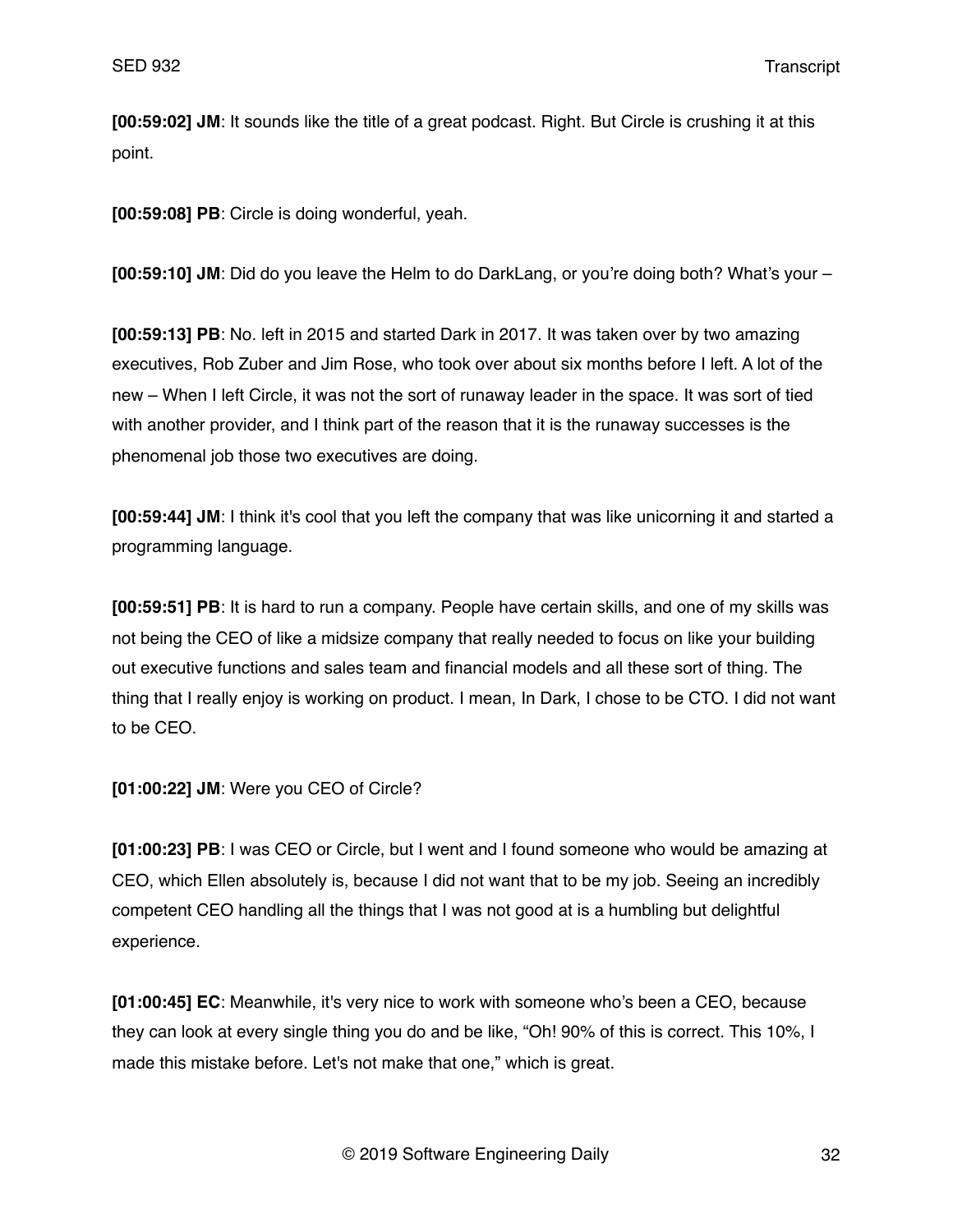**[01:00:55] PB**: Thank you for phrasing that delicately, which I know I often don't.

**[01:01:00] JM**: What's the worst part of being a CEO? Is it like QuickBooks?

**[01:01:03] EC**: Now. There's actually – There's a startup called Pilot. They are great.

**[01:01:06] JM**: Do you use them?

**[01:01:07] EC**: I do. I love it.

**[01:01:08] JM**: I got to get that.

**[01:01:09] EC**: It's great. You should get it. I'll give you a referral code.

**[01:01:11] JM**: I'll take it. This podcast is not sponsored by Pilot yet. Use promo code SEDAILY. No. I'm kidding. You use whatever promo code she's got.

I have a bookkeeper. I mean, do I need Pilot? We've always had pilot, because they launched and a friend referred me right around the same time we were starting and they were willing to do all of our historical books back for me to the very beginning. It's great. Yeah. They like rolled it in with my first month cost. I think it wasn't that many months in advance, but it was really helpful. If you have a bookkeeper and it works well for you, maybe you don't. But I did not have a bookkeeper. So far, the solution has been fantastic.

**[01:01:48] JM**: We should keep talking about it. Give me a better discount.

**[01:01:50] EC**: Yeah.

**[01:01:50] JM**: Okay, as we wrap up – Okay, two more questions. I'll keep it like 10 more minutes.

**[01:01:56] EC**: Do you want actually me to tell you what is hard about being CEO other than bookkeeping?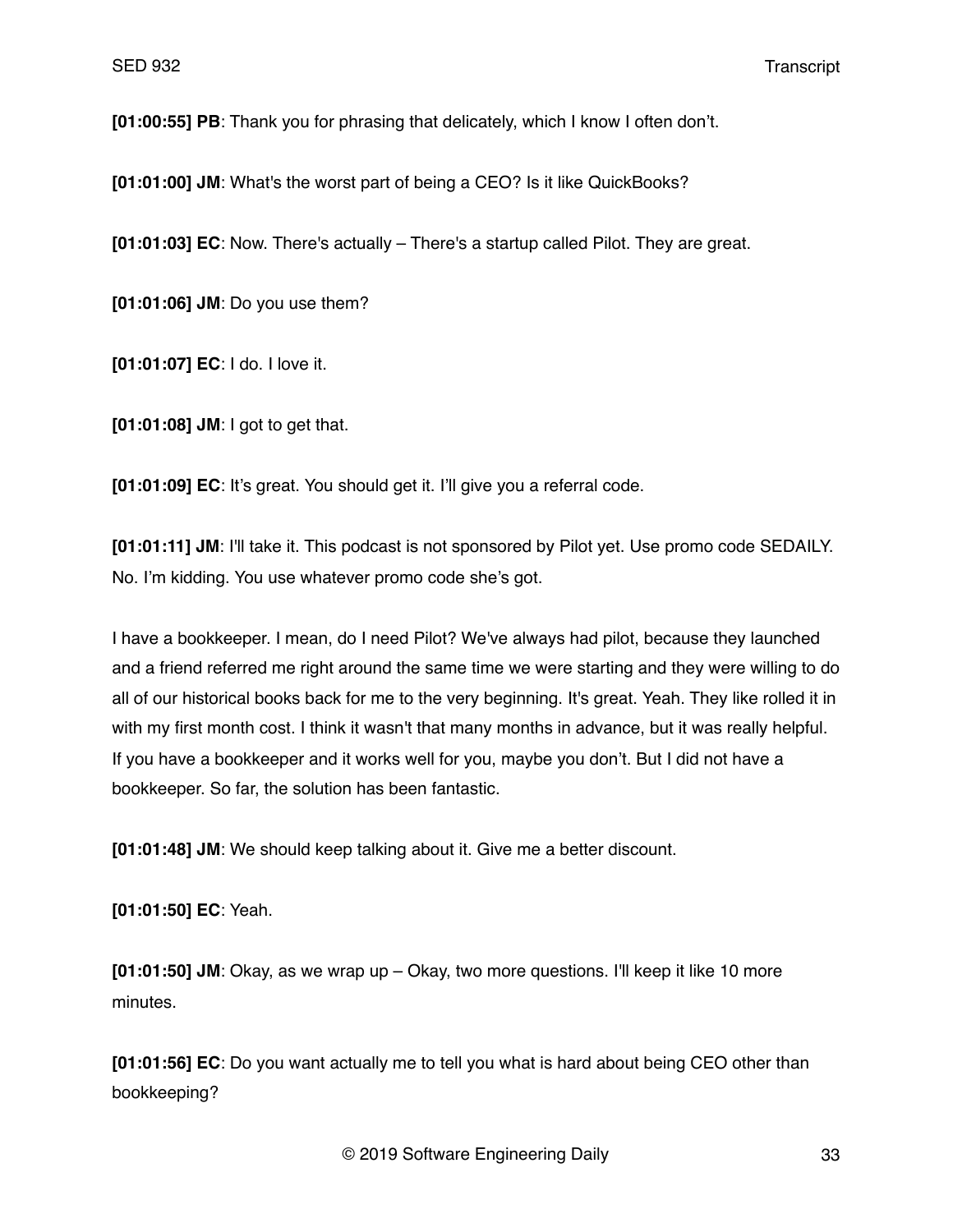**[01:01:59] JM**: Oh, yes! Exactly. I'm sorry. I totally derailed it. Yes. Please tell me.

**[01:02:03] EC**: I think one of the hardest parts about it is that when things are going well, it means you are giving away every job you've ever had. So as soon as you get good at something and it's working, it's time to teach someone else to do it and let them run with it and they might do it completely differently than you are doing it. So the hard part of the job is any time you do something well, it immediately means you don't get to do that thing anymore.

**[01:02:23] JM**: Interesting. That sounds like a feature and a bug.

**[01:02:26] EC**: Yeah. It's both.

**[01:02:28] JM**: What do you guys think of no code?

**[01:02:31] PB**: Oh! Strong opinions.

**[01:02:33] JM**: Or low code if you feel that there's difference.

**[01:02:35] PB**: Yes. I think that enabling non-developers to build applications and to be able to build the sort of things that we as developers do, I think that that's wonderful. I think that it's a real indictment on our industry that we did not do that without the creation of no code and low code.

One of what Dark is trying to do is we're doing the same thing, but we're taking a different approach to it. Our approach is that we are making coding itself so easy that people who are adjacent to coding, and then overtime more and more people will be able to use actual coding to build the kind of applications, which today they're probably only able to do in no code and low code. We think that the advantage of this is that code is a fundamentally better way of doing it, because code is flexible.

When you reach the end of the sort of wizard obstruction that you get from a no code or low code solution, you often have nowhere to go. Whereas with code, the layer above it is code.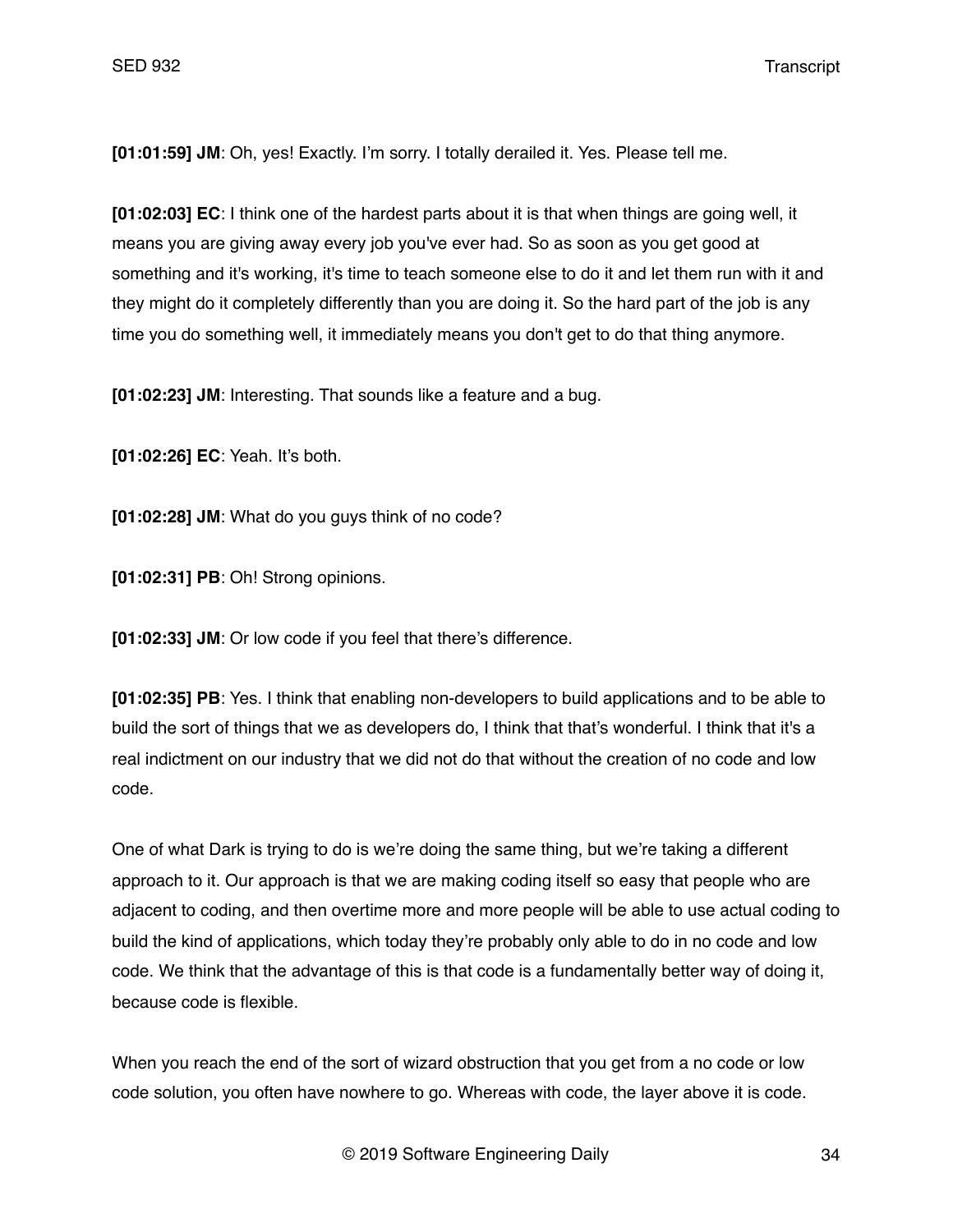The layer below it is code. It's easy to compose. You can build new abstractions with us, which is a thing that so far you typically have not been able to do in no code and low code environments. So we are believers in high code. You just have to make it significantly easier to build applications, and we think that's what Dark is doing. Fundamentally, that's the thing that we've designed it to do.

**[01:04:03] EC**: I think that's like one of the things about it and one of the challenges we see with low code, no code, is you always want to be alike look under the hood and see what's going on. So maybe you start from a higher abstraction where you're like, "Oh! I should have a sign in service." Then one day you're like, "OH! I want a new field to my sign in service or add a password reset or whatever it is." If you did have a module that is sign in service and you can't look under and see, it becomes hard to learn.

It becomes hard to get better at code. It becomes hard to understand what's going on. Whereas if you have something that's code and it's compose all the way up, you have that property by default.

**[01:04:39] JM**: I think Webflow does something –

**[01:04:41] EC**: Yeah, Webflow is really cool.

**[01:04:41] PB**: Yeah. I think Webflow is sort if you take low code and then you make it – I guess it's coming at the other angle. It's low code, but you make it so compose and so extendable that you can do that sort of thing. I think that that's a thing that is not traditionally done by the majority of low code and no code tools, but I think Webflow is fantastic

**[01:05:04] JM**: It gives you like a GraphicQL thing I think also. It gives you GraphQL –

**[01:05:09] PB**: I haven't seen that feature. That's cool.

**[01:05:10] JM**: Futuristic stuff. Okay, last question. I want each of you to give me your most ambitious prediction for how software development will be different in the next five years.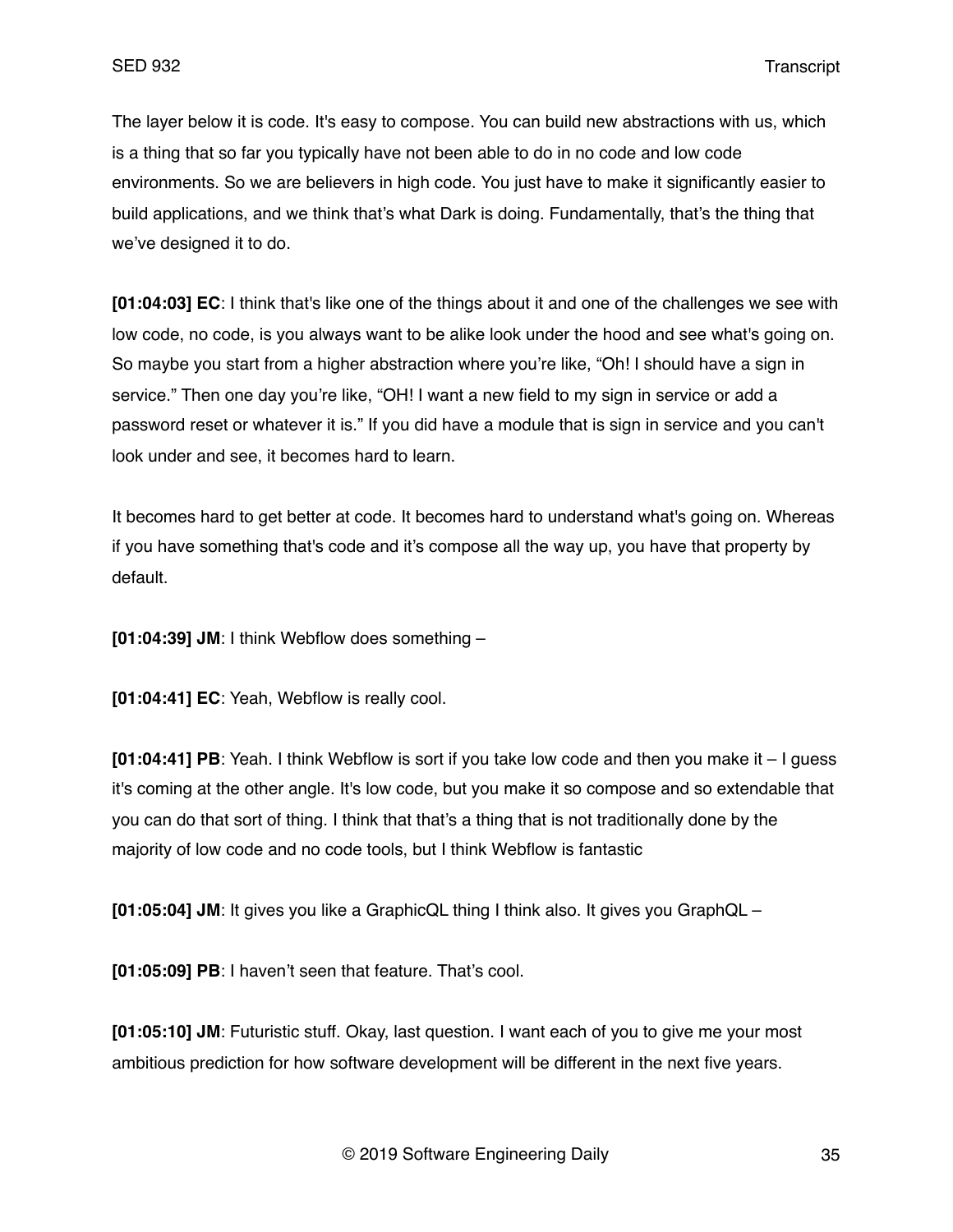**[01:05:20] EC**: I think rather than everyone just buying the SaaS product that kind of sort of solves their problem, everyone will be able to build fully custom tools to match their own workflow.

**[01:05:30] PB**: Five years.

**[01:05:30] EC**: I'm ambitious.

**[01:05:32] PB**: And optimistic.

**[01:05:33] EC**: And optimistic. Two of my best and worst traits.

**[01:05:36] PB**: I think that we're going to see increasing bifurcation of roles. So it's the frontendbackend distinction is going to increase significantly. Those things are going to break up into many more groups. I guess backend is already broken up into a bunch of different groups. Frontend will probably break up into a bunch of groups as well.

One of the things that we're trying to do with Dark is a lot of people who don't necessarily identify as backend to do backend. So I hope that we will allow it to the rejoining of those forces, but I think if things keep going as they are, then there's going to be a lot more specialization and a lot less sort of cross-pollination of tools and ideas.

**[01:06:13] JM**: Paul and Ellen, thank you for coming on the show so much.

**[01:06:16] PB**: Thanks for having us.

**[01:06:16] EC**: Thank you.

**[01:06:18] JM**: Shout out to Sean Wang for putting this together, for pushing me to interview DarkLang. He referred this show, and it was really interesting.

**[01:06:26] PB**: That's Awesome. Thanks, Sean.